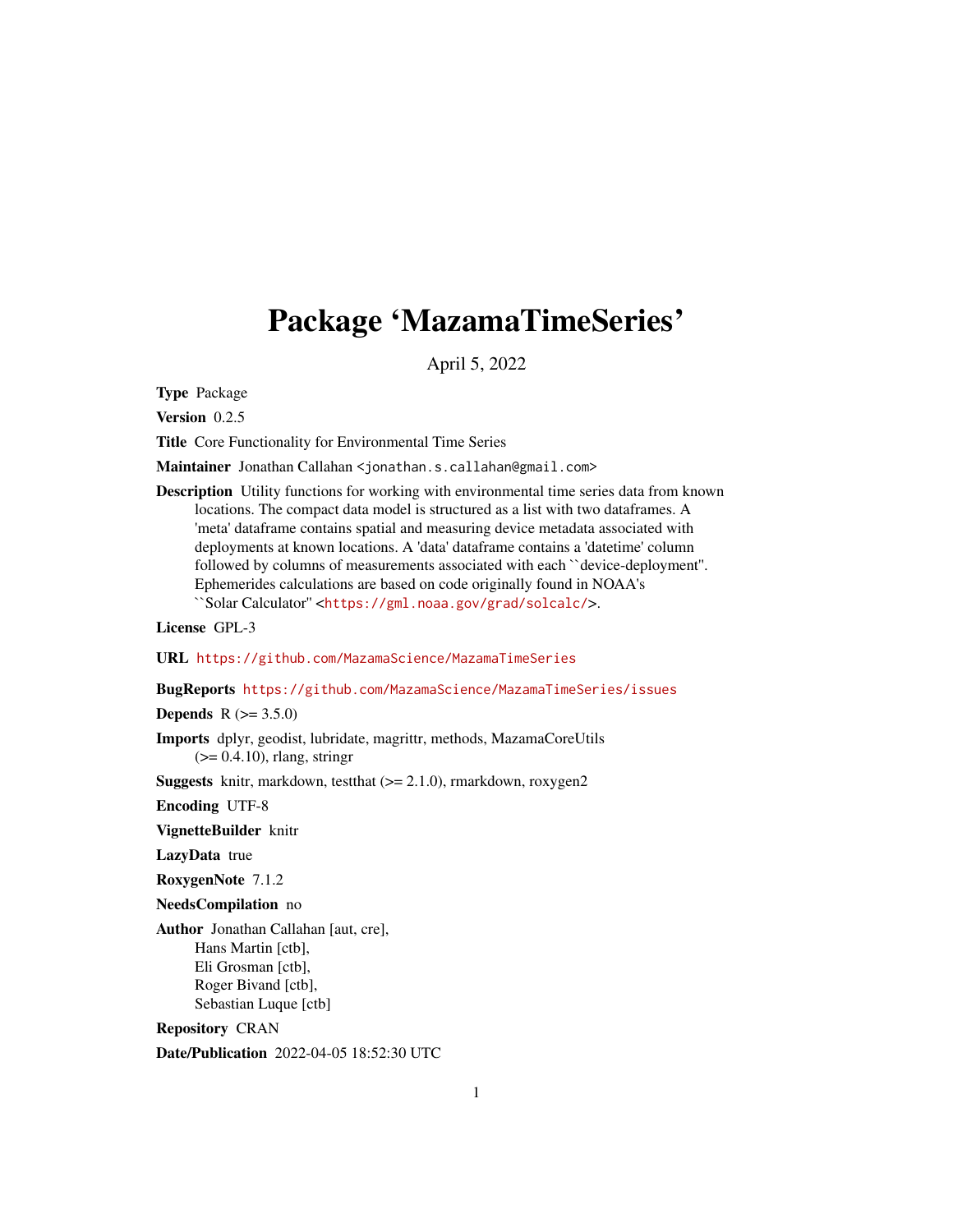# <span id="page-1-0"></span>R topics documented:

|       |                                                                                                               | $\overline{2}$ |
|-------|---------------------------------------------------------------------------------------------------------------|----------------|
|       |                                                                                                               | $\overline{3}$ |
|       |                                                                                                               | $\overline{4}$ |
|       |                                                                                                               | 5              |
|       |                                                                                                               | 5              |
|       |                                                                                                               | 6              |
|       | $mts_c$ collapse $\ldots \ldots \ldots \ldots \ldots \ldots \ldots \ldots \ldots \ldots \ldots \ldots \ldots$ | $\overline{7}$ |
|       |                                                                                                               | 8              |
|       |                                                                                                               | 9              |
|       | $mts\_extractDataFrame \dots \dots \dots \dots \dots \dots \dots \dots \dots \dots \dots \dots \dots \dots$   | 10             |
|       |                                                                                                               | 11             |
|       |                                                                                                               | 12             |
|       |                                                                                                               | 13             |
|       |                                                                                                               | 15             |
|       | $mts\_getDistance \ldots \ldots \ldots \ldots \ldots \ldots \ldots \ldots \ldots \ldots \ldots \ldots \ldots$ | 16             |
|       |                                                                                                               | 17             |
|       |                                                                                                               | 17             |
|       |                                                                                                               | 18             |
|       |                                                                                                               | 19             |
|       |                                                                                                               | 21             |
|       |                                                                                                               | 22             |
|       |                                                                                                               | 23             |
|       |                                                                                                               | 24             |
|       |                                                                                                               | 25             |
|       |                                                                                                               | 25             |
|       |                                                                                                               | 26             |
|       |                                                                                                               | 27             |
|       |                                                                                                               | 28             |
|       |                                                                                                               | 29             |
|       |                                                                                                               | 30             |
|       |                                                                                                               | 31             |
|       |                                                                                                               |                |
|       |                                                                                                               | 33             |
| Index |                                                                                                               | 36             |

Carmel\_Valley *Carmel Valley example dataset*

# Description

The Carmel\_Valley dataset provides a quickly loadable version of a single-sensor *mts\_monitor* object for practicing and code examples.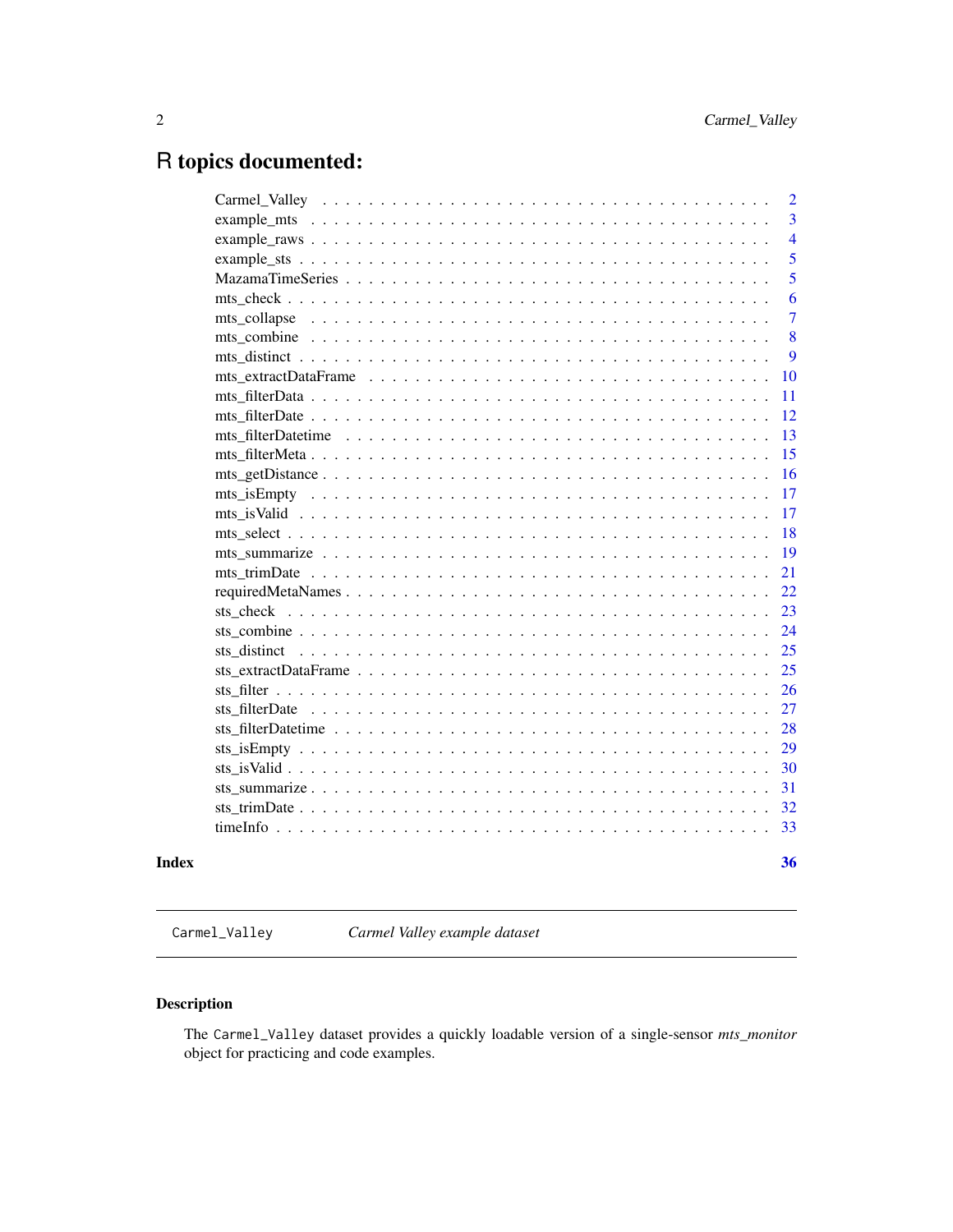<span id="page-2-0"></span>example\_mts 3

#### Usage

Carmel\_Valley

#### Format

An *mts* object with 600 rows and 2 columns of data.

# Details

In August of 2016, the Soberanes fire in California burned along the Big Sur coast. It was at the time the most expensive wildfire in US history. This dataset contains PM2.5 monitoring data for the monitor in Carmel Valley which shows heavy smoke as well as strong diurnal cycles associated with sea breezes. Data are stored as an *mts* object and are used in some examples in the package documentation.

This dataset was generated on 2021-10-14 by running:

```
library(AirMonitor)
```

```
Carmel_Valley <-
  epa_aqs_loadAnnual(
   year = 2016,parameterCode = 88101,
   archiveBaseUrl = NULL,
   archiveBaseDir = "~/Data/monitoring"
  ) %>%
 monitor_filterMeta(deviceDeploymentID == "a9572a904a4ed46d_060530002_03") %>%
 monitor_filterDate(20160722, 20160815)
```

```
save(Carmel_Valley, file = "data/Carmel_Valley.rda")
```
example\_mts *Example* mts *dataset*

# **Description**

The example\_mts dataset provides a quickly loadable version of an *mts* object for practicing and code examples.

This dataset was was generated on 2021-10-07 by running:

```
library(AirSensor)
communities <- c("Alhambra/Monterey Park", "El Monte")
```
example\_mts < example\_sensor\_scaqmd %>%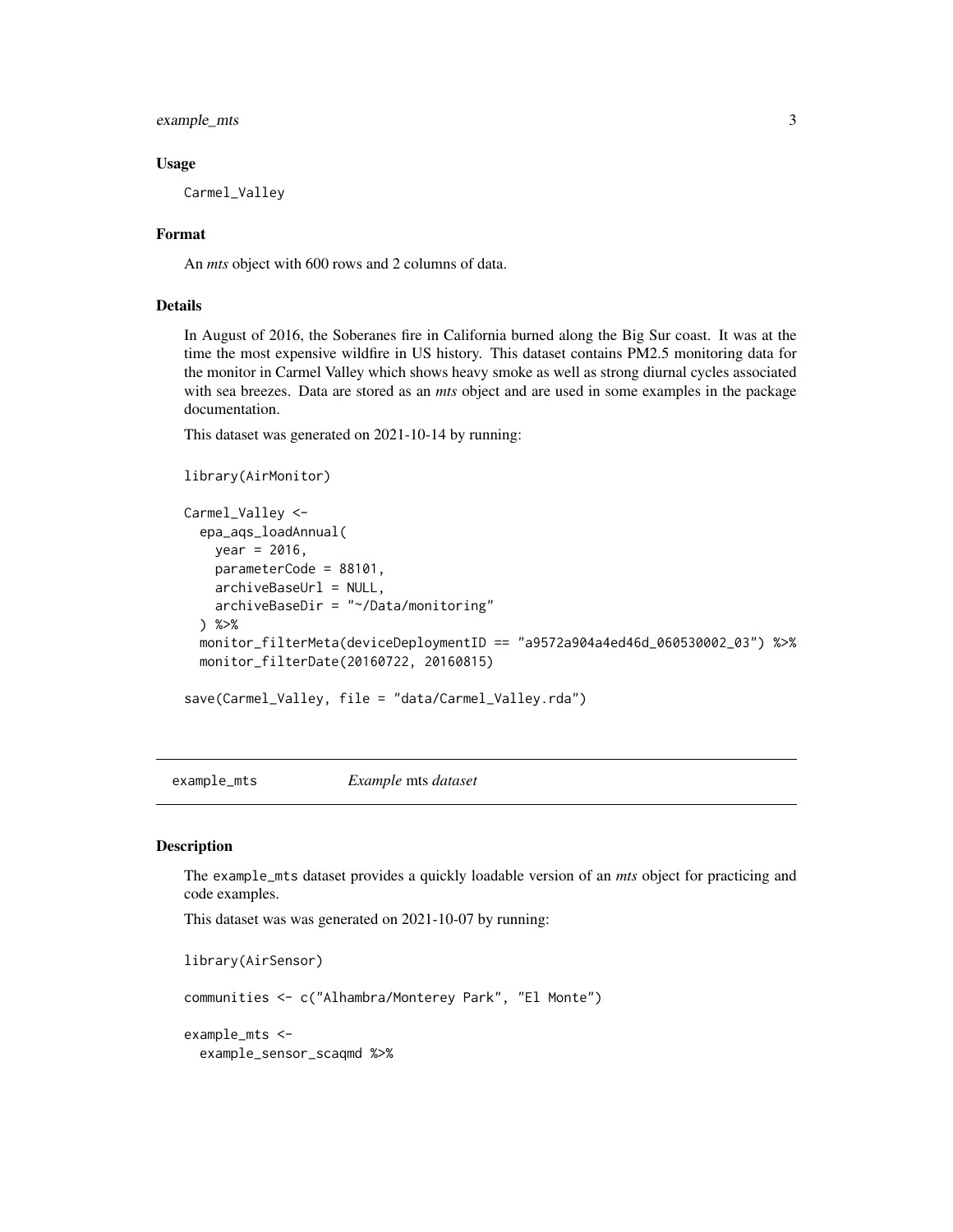```
sensor_filterMeta(communityRegion %in% communities)
# Add required "locationName"
example_mts$meta$locationName <- example_mts$meta$siteName
save(example_mts, file = "data/example_mts.rda")
```
#### Usage

example\_mts

# Format

An *mts* object composed of "meta" and "data" dataframes.

example\_raws *Example RAWS dataset*

# Description

The example\_raws dataset provides a quickly loadable example of the data generated by the \*\*RAWSmet\*\* package. This data is a sts object containing hourly measurements from a RAWS weather station in Saddle Mountain, WA, between July 2002 and December 2017.

This dataset was was generated on 2022-02-17 by running:

```
library(RAWSmet)
setRawsDataDir("~/Data/RAWS")
example_raws <-
  cefa\_load(mwslD = "452701")raws_filterDate(20160701, 20161001)
```
save(example\_raws, file = "data/example\_raws.rda")

# Usage

example\_raws

# Format

An *sts* object composed of "meta" and "data" dataframes.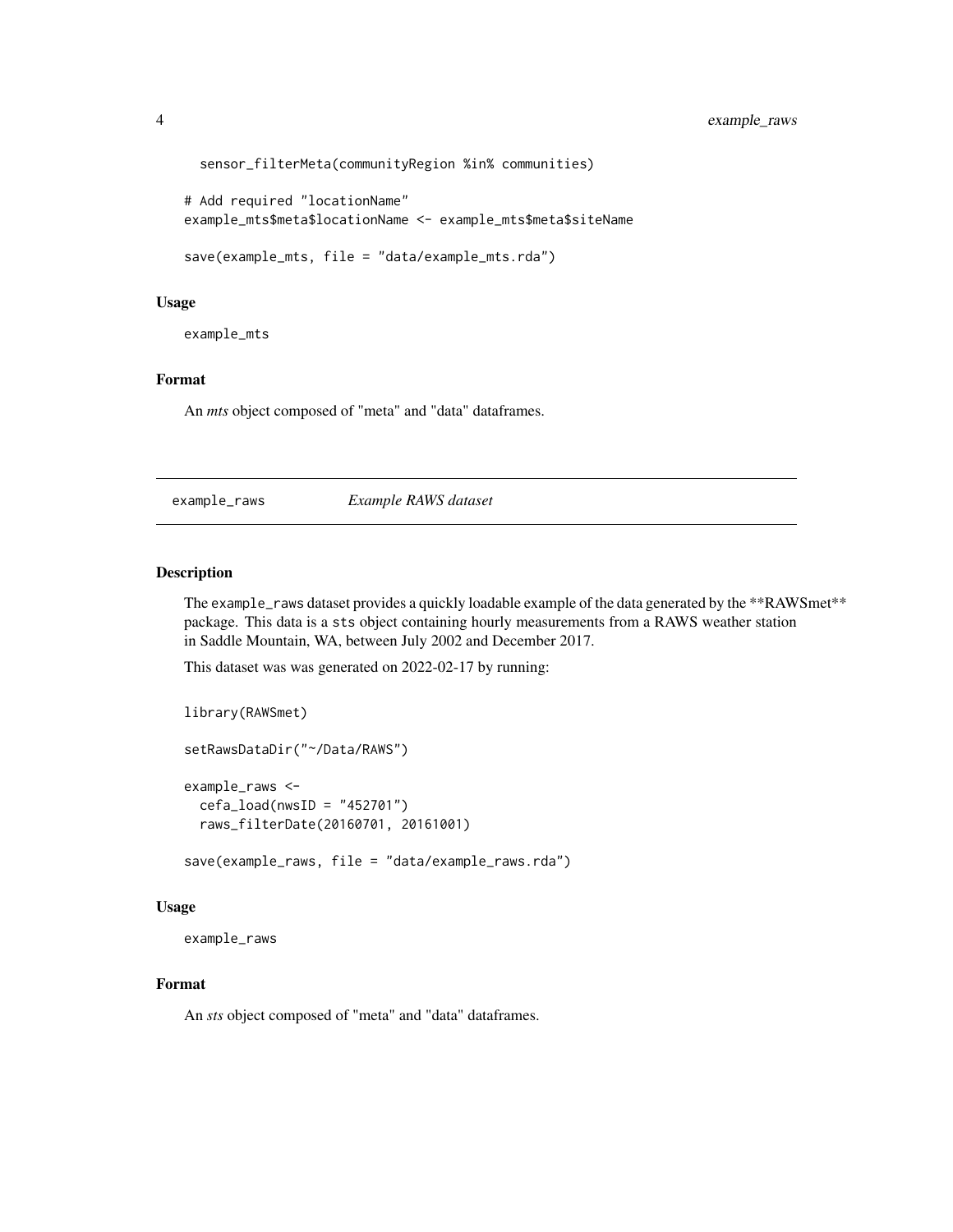<span id="page-4-0"></span>

The example\_sts dataset provides a quickly loadable version of an *sts* object for practicing and code examples.

This dataset was was generated on 2021-01-08 by running:

library(AirSensor)

```
example_sts <- example_pat
example_sts$meta$elevation <- as.numeric(NA)
example_sts$meta$locationName <- example_sts$meta$label
```

```
save(example_sts, file = "data/example_sts.rda")
```
#### Usage

example\_sts

# Format

An *sts* object composed of "meta" and "data" dataframes.

MazamaTimeSeries *Core functionality for environmental time series*

# Description

Utility functions for working with environmental time series data from known locations. The compact data model is structured as a list with two dataframes. A meta' dataframe contains spatial and measuring device metadata associated with deployments at known locations. A 'data' dataframe contains a 'datetime' column followed by columns of measurements associated with each "devicedeployment".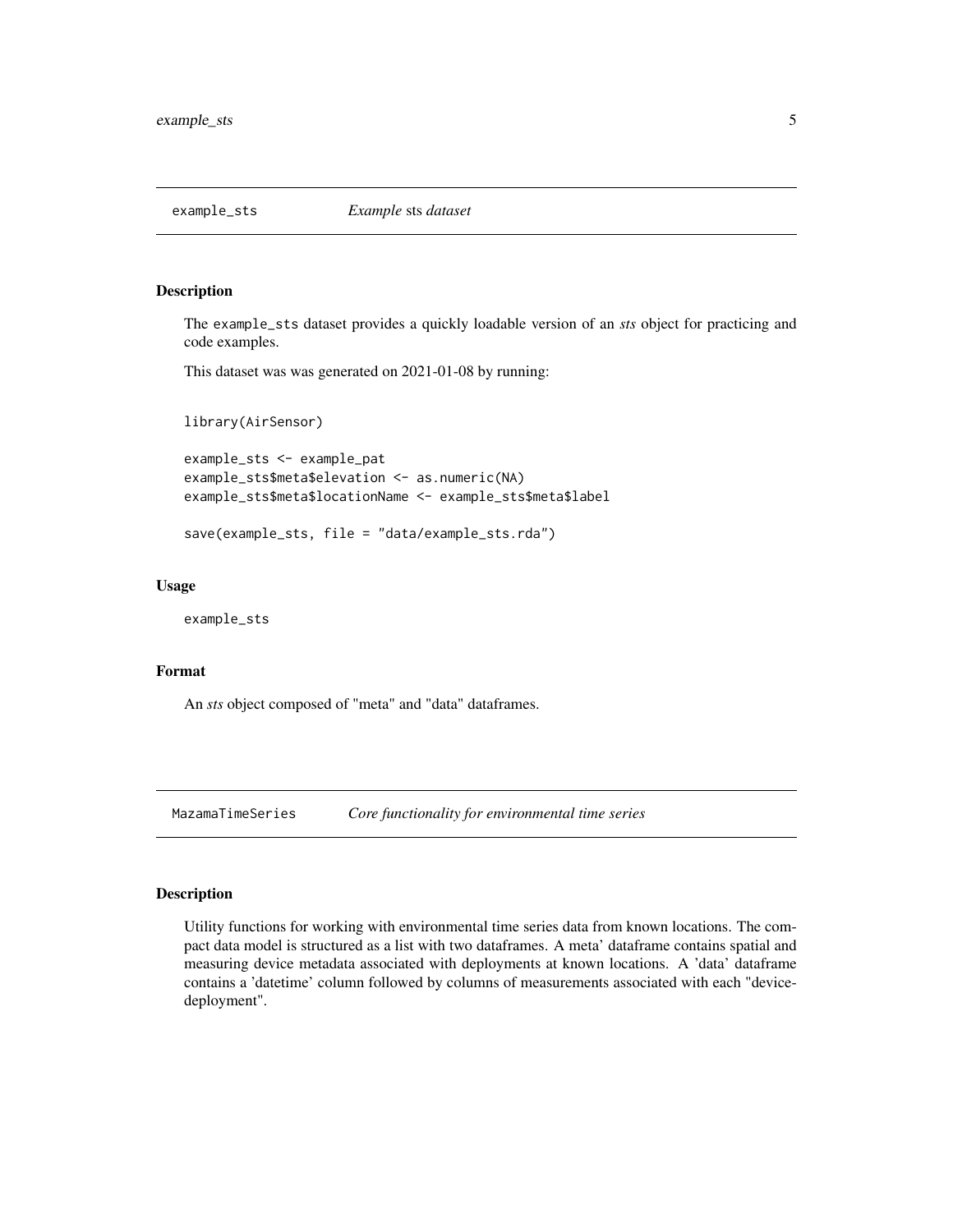<span id="page-5-1"></span><span id="page-5-0"></span>

Checks on the validity of an *mts* object. If any test fails, this function will stop with a warning message.

# Usage

mts\_check(mts)

# Arguments

mts *mts* object.

# Value

Returns TRUE invisibly if the *mts* object is valid.

# See Also

[mts\\_isValid](#page-16-1)

# Examples

```
library(MazamaTimeSeries)
```
sts\_check(example\_mts)

# This would throw an error if ( FALSE ) {

```
broken_mts <- example_mts
names(broken_mts) <- c('meta', 'bop')
sts_check(broken_mts)
```
}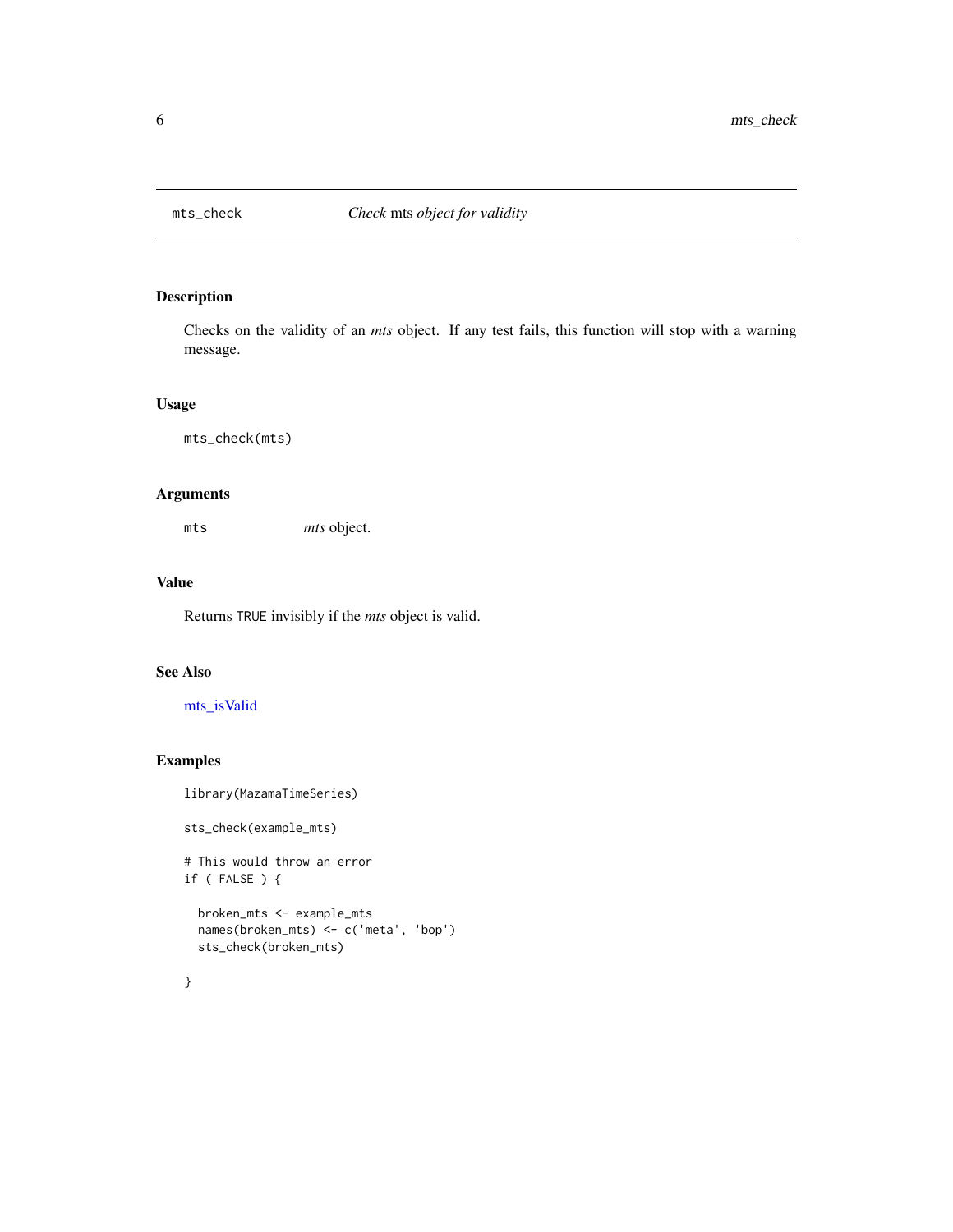<span id="page-6-0"></span>Collapses data from all time series in mts into a single-time series *mts* object using the function provided in the FUN argument. The single-time series result will be located at the mean longitude and latitude unless longitude and latitude are specified.

Any columns of mts\$meta that are constant across all records will be retained in the returned mts\$meta.

The core metadata associated with this location  $(e.g.$  countryCode, stateCode, timezone, ...) will be determined from the most common (or average) value found in mts\$meta. This will be a reasonable assumption for the vast majority of intended use cases where data from multiple devices in close proximity are averaged together.

#### Usage

```
mts_collapse(
  mts,
  longitude = NULL,
  latitude = NULL,
  deviceID = "generatedID",
  FUN = mean,
  na.rm = TRUE,...
)
```
#### **Arguments**

| mts        | <i>mts</i> object.                                                          |
|------------|-----------------------------------------------------------------------------|
| longitude  | Longitude of the collapsed time series.                                     |
| latitude   | Latitude of the collapsed time series.                                      |
| deviceID   | Device identifier for the collapsed time series.                            |
| <b>FUN</b> | Function used to collapse multiple time series.                             |
| na.rm      | Logical specifying whether NA values should be ignored when FUN is applied. |
| $\cdot$    | additional arguments to be passed on to the apply() function.               |

#### Value

An *mts* time series object representing a single time series. (A list with meta and data dataframes.)

# Note

After FUN is applied, values of +/-Inf and NaN are converted to NA. This is a convenience for the common case where FUN = min/max or FUN = mean and some of the time steps have all missing values. See the R documentation for min for an explanation.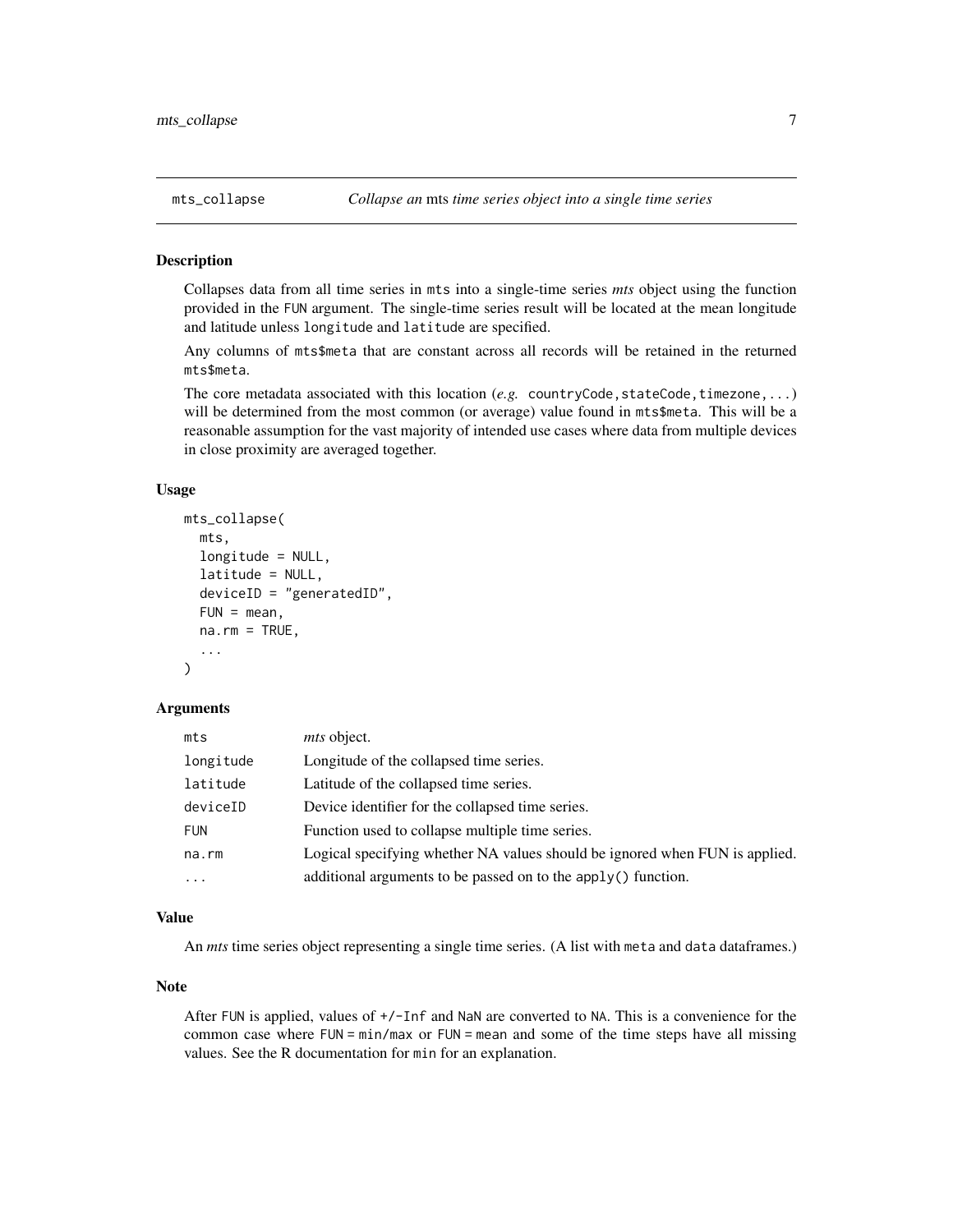# Examples

```
library(MazamaTimeSeries)
mon < -mts_collapse(
   mts = example_mts,
   deviceID = "example_ID"
  )
# mon$data now only has 2 columns
names(mon$data)
plot(mon$data, type = 'b', main = mon$meta$deviceID)
```
mts\_combine *Combine multiple* mts *time series objects*

### Description

Create a combined *mts* from any number of *mts* objects or from a list of *mts* objects. The resulting *mts* object with contain all deviceDeploymentIDs found in any incoming *mts* and will have a regular time axis covering the the entire range of incoming data.

If incoming time ranges are non-contiguous, the resulting *mts* will have gaps filled with NA values.

An error is generated if the incoming *mts* objects have non-identical metadata for the same deviceDeploymentID unless replaceMeta = TRUE.

#### Usage

```
mts_combine(..., replaceMeta = FALSE)
```
# Arguments

| $\cdot$ $\cdot$ $\cdot$ | Any number of valid <i>mts</i> objects.                                                             |
|-------------------------|-----------------------------------------------------------------------------------------------------|
| replaceMeta             | Logical specifying whether to allow replacement of metadata associated with<br>deviceDeploymentIDs. |

#### Value

An mts time series object containing all time series found in the incoming mts objects. (A list with meta and data dataframes.)

<span id="page-7-0"></span>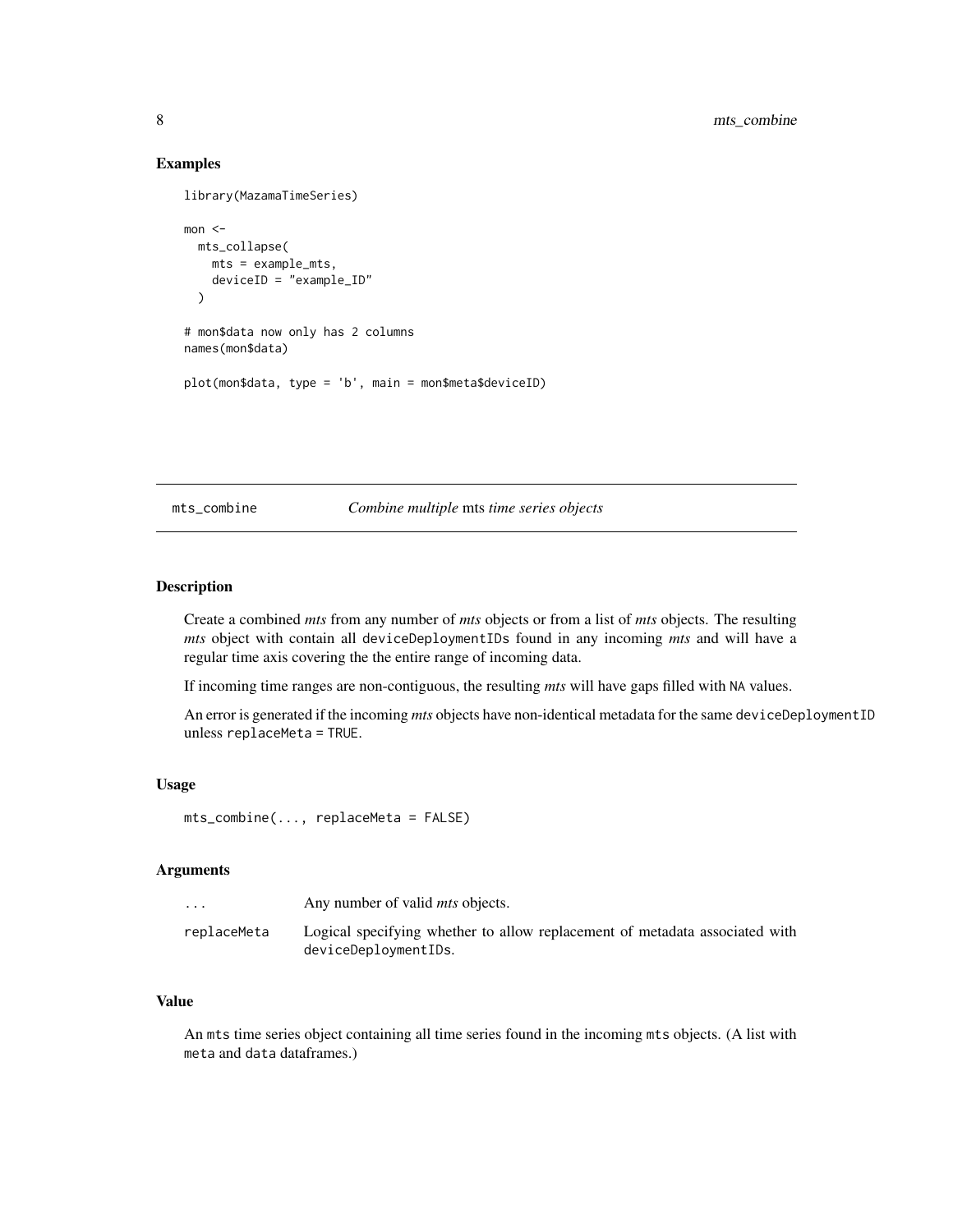<span id="page-8-0"></span>mts\_distinct 9

#### **Note**

Data for any deviceDeploymentIDs shared among *mts* objects are combined with a "later is better" sensibility where any data overlaps exist. To handle this, incoming *mts* objects are first split into "shared" and "unshared" parts.

Any "shared" parts are ordered based on the time stamp of their last record. Then dplyr::distinct() is used to remove records with duplicate datetime fields. Any data records found in "later" *mts* objects are preferentially retained before the "shared" data are finally reordered by ascending datetime.

The final step is combining the "shared" and "unshared" parts and placing them on a uniform time axis.

#### Examples

library(MazamaTimeSeries)

```
ids1 <- example_mts$meta$deviceDeploymentID[1:5]
ids2 <- example_mts$meta$deviceDeploymentID[4:6]
ids3 <- example_mts$meta$deviceDeploymentID[8:10]
mts1 < -example_mts %>%
  mts_filterMeta(deviceDeploymentID %in% ids1) %>%
  mts_filterDate(20190701, 20190703)
mts2 < -example_mts %>%
  mts_filterMeta(deviceDeploymentID %in% ids2) %>%
  mts_filterDate(20190704, 20190706)
mts3 < -example_mts %>%
  mts_filterMeta(deviceDeploymentID %in% ids3) %>%
  mts_filterDate(20190705, 20190708)
mts <- mts_combine(mts1, mts2, mts3)
# Should have 1:6 + 8:10 = 9 meta records and the full date range
nrow(mts$meta)
range(mts$data$datetime)
```
mts\_distinct *Retain only distinct data records in* mts\$data

#### **Description**

This function is primarily for internal use.

Two successive steps are used to guarantee that the datetime axis contains no repeated values: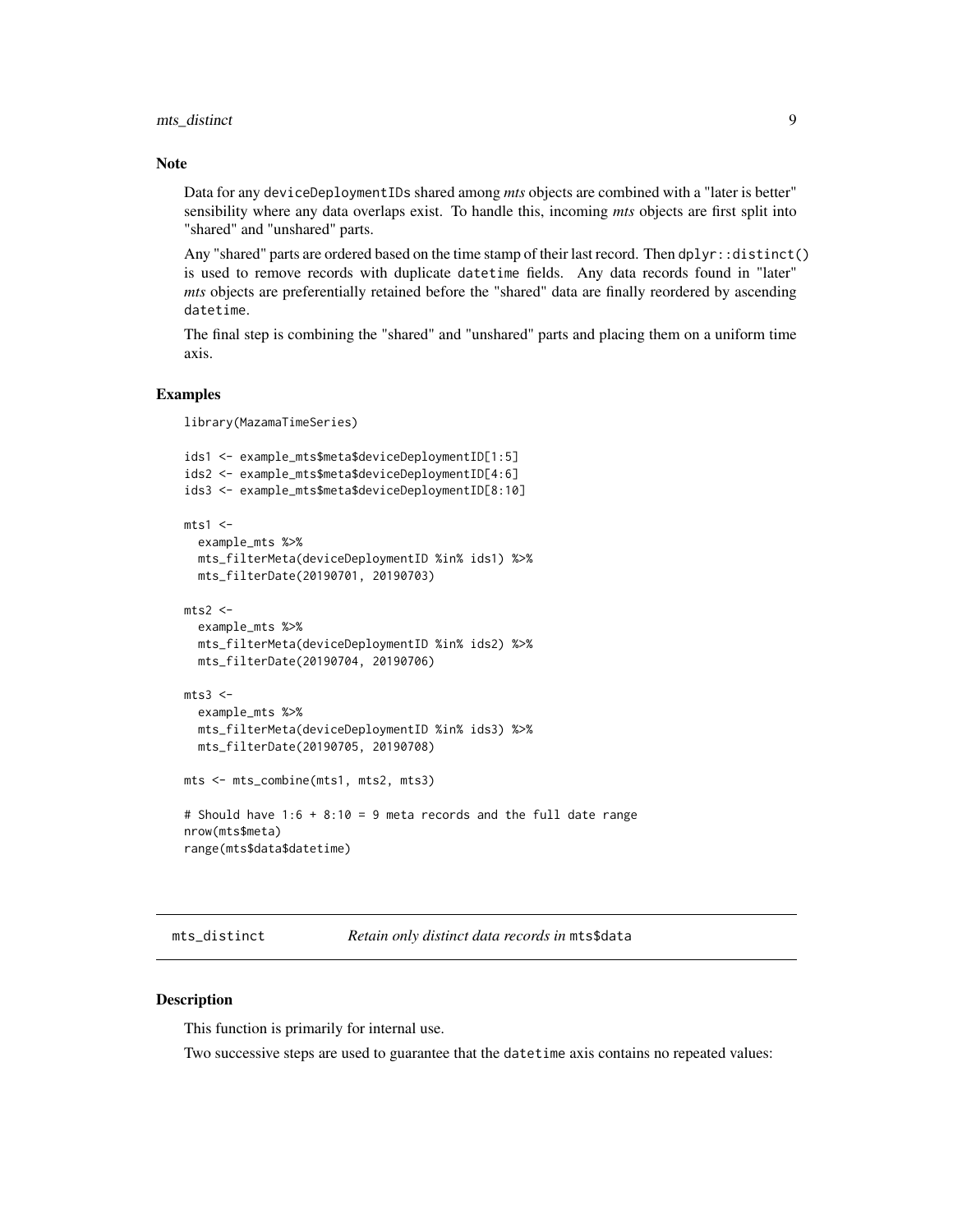- <span id="page-9-0"></span>1. remove any duplicate records
- 2. guarantee that rows are in datetime order

# Usage

```
mts_distinct(mts)
```
#### Arguments

mts *mts* object

# Value

An *mts* object where each record is associated with a unique time. (A list with meta and data dataframes.)

mts\_extractDataFrame *Extract dataframes from* mts *objects*

# Description

These functions are convenient wrappers for extracting the dataframes that comprise an *mts* object. These functions are designed to be useful when manipulating data in a pipeline chain using %>%.

mts\_extractData(mts) is equivalent to mts\$data.

mts\_extractMeta(mts) is equivalent to mts\$meta.

#### Usage

```
mts_extractData(mts)
```
mts\_extractMeta(mts)

# Arguments

mts *mts* object to extract dataframe from.

#### Value

A dataframe from the *mts* object.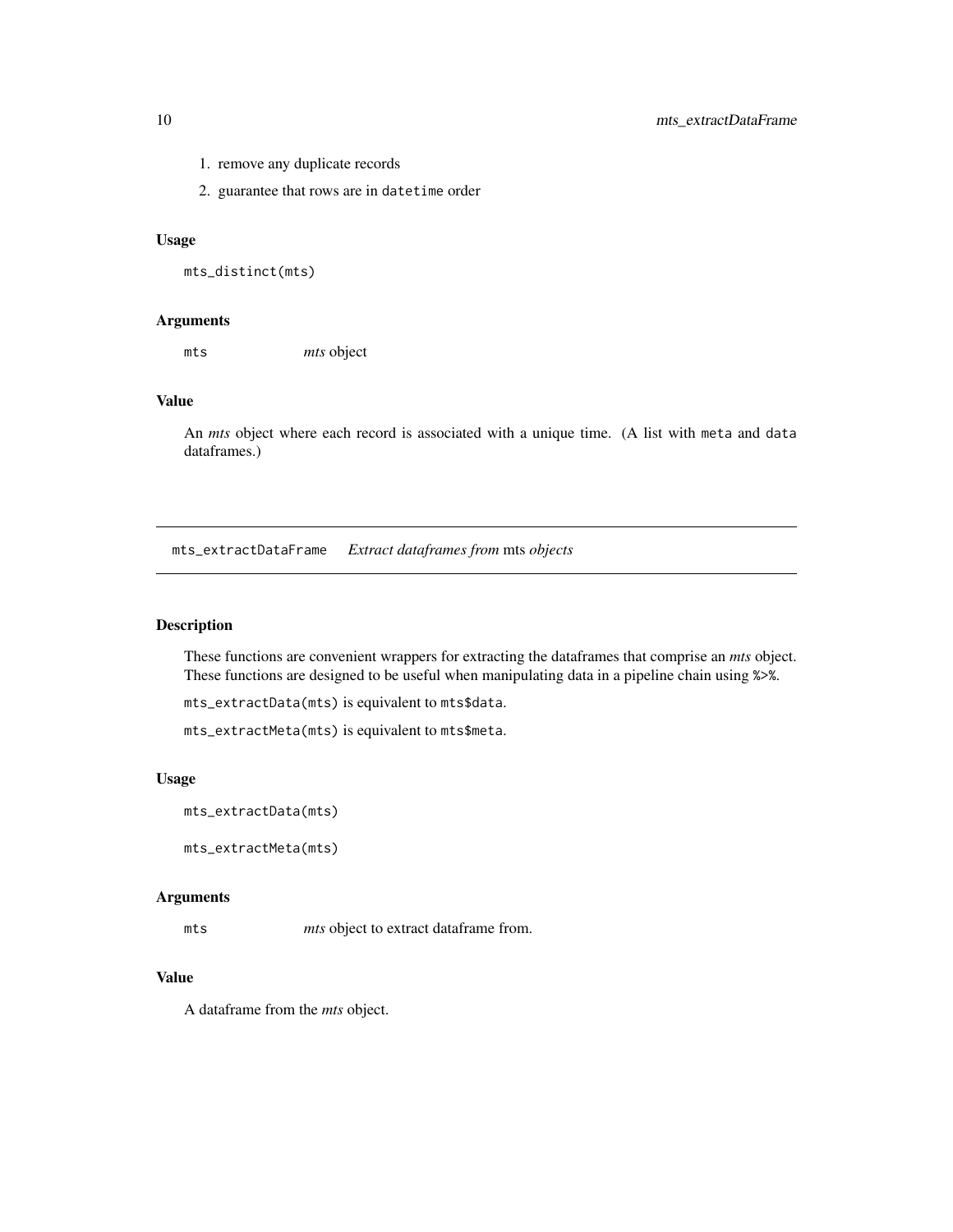<span id="page-10-1"></span><span id="page-10-0"></span>

A generalized data filter for *mts* objects to choose rows/cases where conditions are true. Multiple conditions may be combined with & or separated by a comma. Only rows where the condition evaluates to TRUE are kept. Rows where the condition evaluates to NA are dropped.

#### Usage

```
mts_filterData(mts, ...)
```
#### Arguments

| mts                     | <i>mts</i> object.                                                 |
|-------------------------|--------------------------------------------------------------------|
| $\cdot$ $\cdot$ $\cdot$ | Logical predicates defined in terms of the variables in mts\$data. |

# Value

A subset of the incoming *mts* time series object. (A list with meta and data dataframes.)

#### Note

Filtering is done on variables in mts\$data and results in an *incomplete and irregular time axis*.

# See Also

[mts\\_filterDate](#page-11-1) [mts\\_filterDatetime](#page-12-1) [mts\\_filterMeta](#page-14-1)

#### Examples

library(MazamaTimeSeries)

# Are there any times when data exceeded 150? sapply(example\_mts\$data, function(x) { any(x > 150, na.rm = TRUE) }) # Show all times where da4cadd2d6ea5302\_4686 > 150 example\_mts %>% mts\_filterData(da4cadd2d6ea5302\_4686 > 150) %>% mts\_extractData() %>% dplyr::pull(datetime)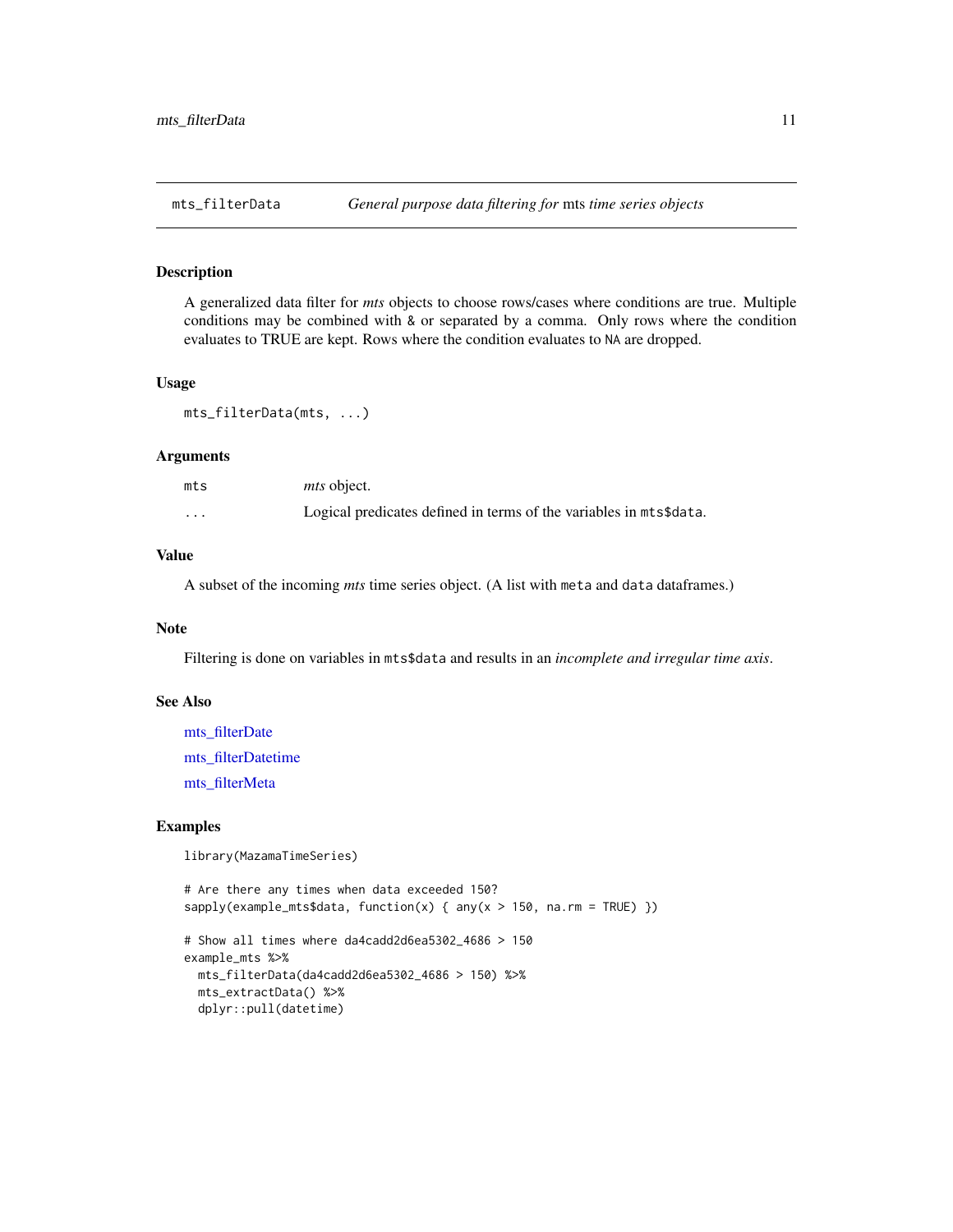<span id="page-11-1"></span><span id="page-11-0"></span>

Subsets an *mts* object by date. This function always filters to day-boundaries. For sub-day filtering, use mts\_filterDatetime().

Dates can be anything that is understood by MazamaCoreUtils::parseDatetime() including either of the following recommended formats:

- "YYYYmmdd"
- "YYYY-mm-dd"

Timezone determination precedence assumes that if you are passing in POSIXct values then you know what you are doing:

- 1. get timezone from startdate if it is POSIXct
- 2. use passed in timezone
- 3. get timezone from mts

# Usage

```
mts_filterDate(
 mts = NULL,startdate = NULL,
 enddate = NULL,
  timezone = NULL,
 unit = "sec",ceilingStart = FALSE,
  ceilingEnd = FALSE
)
```
#### Arguments

| mts          | <i>mts</i> object.                                                                 |
|--------------|------------------------------------------------------------------------------------|
| startdate    | Desired start date (ISO 8601).                                                     |
| enddate      | Desired end date (ISO 8601).                                                       |
| timezone     | Olson timezone used to interpret dates.                                            |
| unit         | Units used to determine time at end-of-day.                                        |
| ceilingStart | Logical instruction to apply ceiling_date to the startdate rather than floor_date. |
| ceilingEnd   | Logical instruction to apply ceiling_date to the enddate rather than floor_date.   |

# Value

A subset of the incoming *mts* time series object. (A list with meta and data dataframes.)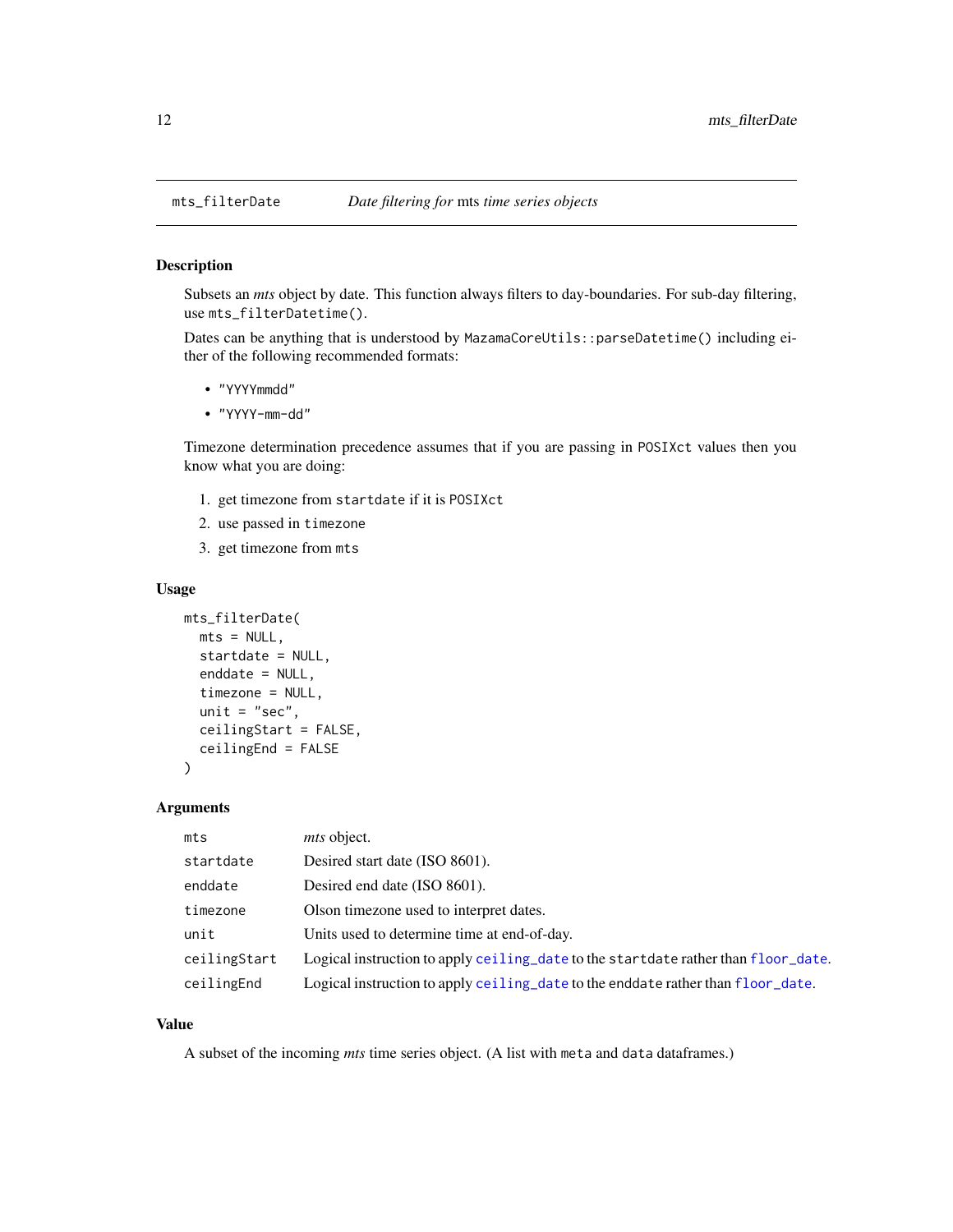# <span id="page-12-0"></span>Note

The returned data will run from the beginning of startdate until the **beginning** of enddate  $-i.e.$ no values associated with enddate will be returned. The exception being when enddate is less than 24 hours after startdate. In that case, a single day is returned.

# See Also

[mts\\_filterData](#page-10-1)

[mts\\_filterDatetime](#page-12-1)

[mts\\_filterMeta](#page-14-1)

#### Examples

```
library(MazamaTimeSeries)
```

```
example_mts %>%
 mts_filterDate(
   startdate = 20190703,
   enddate = 20190706
 ) %>%
 mts_extractData() %>%
 dplyr::pull(datetime) %>%
 range()
```
<span id="page-12-1"></span>mts\_filterDatetime *Datetime filtering for* mts *time series objects*

#### Description

Subsets an mts object by datetime. This function allows for sub-day filtering as opposed to mts\_filterDate() which always filters to day-boundaries.

Datetimes can be anything that is understood by MazamaCoreUtils::parseDatetime(). For non-POSIXct values, the recommended format is "YYYY-mm-dd HH:MM:SS".

Timezone determination precedence assumes that if you are passing in POSIXct values then you know what you are doing:

- 1. get timezone from startdate if it is POSIXct
- 2. use passed in timezone
- 3. get timezone from mts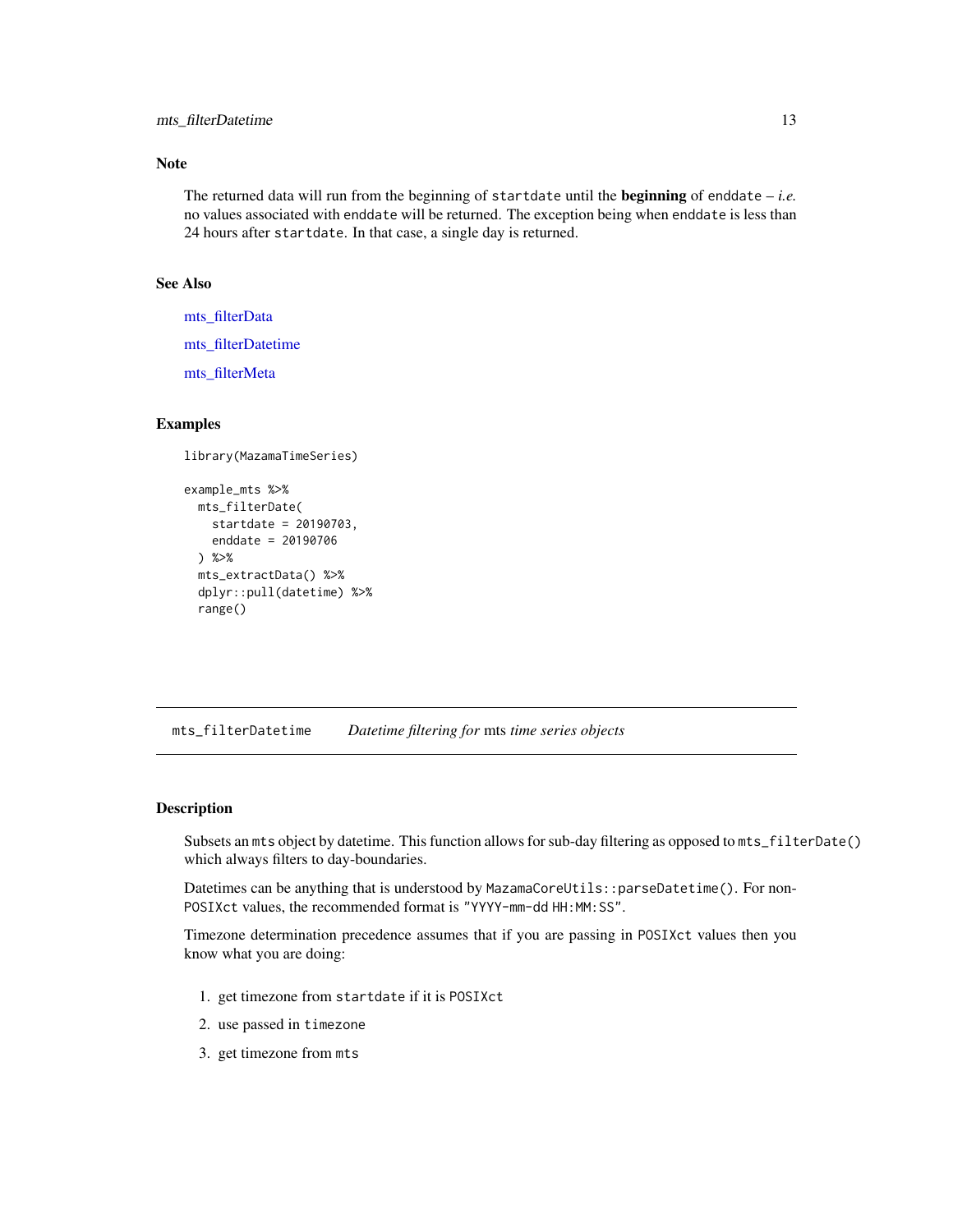# Usage

```
mts_filterDatetime(
  mts = NULL,startdate = NULL,
  enddate = NULL,
  timezone = NULL,
  unit = "sec",ceilingStart = FALSE,
  ceilingEnd = FALSE
\mathcal{L}
```
# Arguments

| mts          | <i>mts</i> object.                                                                 |
|--------------|------------------------------------------------------------------------------------|
| startdate    | Desired start date time (ISO 8601).                                                |
| enddate      | Desired end date time (ISO 8601).                                                  |
| timezone     | Olson timezone used to interpret dates.                                            |
| unit         | Units used to determine time at end-of-day.                                        |
| ceilingStart | Logical instruction to apply ceiling_date to the startdate rather than floor_date. |
| ceilingEnd   | Logical instruction to apply ceiling_date to the enddate rather than floor_date.   |

# Value

A subset of the incoming *mts* time series object. (A list with meta and data dataframes.)

# See Also

[mts\\_filterData](#page-10-1) [mts\\_filterDate](#page-11-1) [mts\\_filterMeta](#page-14-1)

# Examples

library(MazamaTimeSeries)

```
example_mts %>%
 mts_filterDatetime(
   startdate = "2019-07-03 06:00:00",
   enddate = "2019-07-06 18:00:00"
 ) %>%
 mts_extractData() %>%
 dplyr::pull(datetime) %>%
 range()
```
<span id="page-13-0"></span>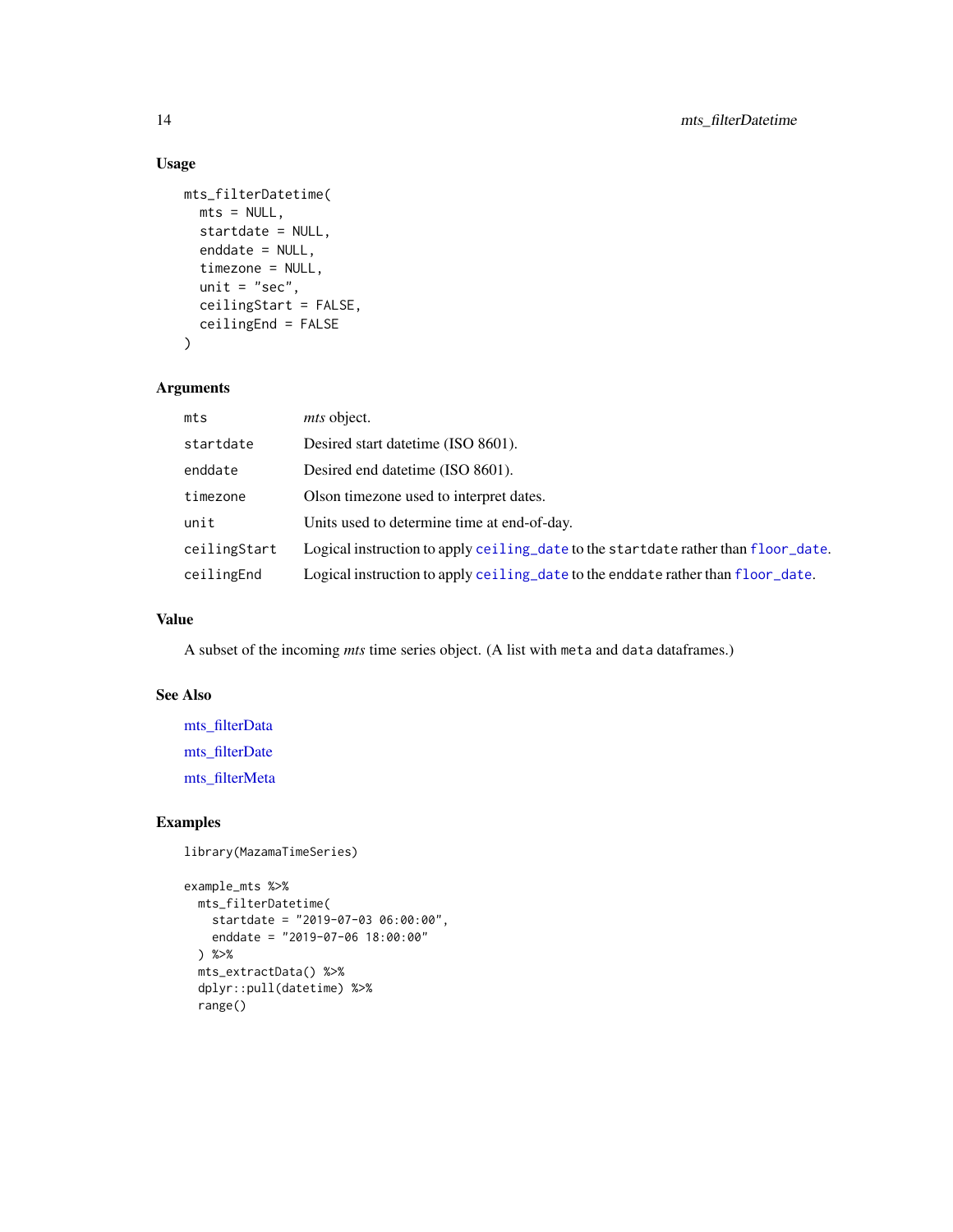<span id="page-14-1"></span><span id="page-14-0"></span>

A generalized metadata filter for *mts* objects to choose rows/cases where conditions are true. Multiple conditions are combined with & or separated by a comma. Only rows where the condition evaluates to TRUE are kept. Rows where the condition evaluates to NA are dropped.

# Usage

```
mts_filterMeta(mts, ...)
```
#### Arguments

| mts                     | <i>mts</i> object.                                                 |
|-------------------------|--------------------------------------------------------------------|
| $\cdot$ $\cdot$ $\cdot$ | Logical predicates defined in terms of the variables in mts\$meta. |

#### Value

A subset of the incoming *mts* time series object. (A list with meta and data dataframes.)

#### Note

Filtering is done on variables in mts\$meta.

# See Also

[mts\\_filterData](#page-10-1) [mts\\_filterDate](#page-11-1) [mts\\_filterDatetime](#page-12-1)

#### Examples

```
library(MazamaTimeSeries)
```

```
# Filter for all labels with "SCSH"
scap <-
 example_mts %>%
 mts_filterMeta(communityRegion == "El Monte")
dplyr::select(scap$meta, ID, label, longitude, latitude, communityRegion)
head(scap$data)
```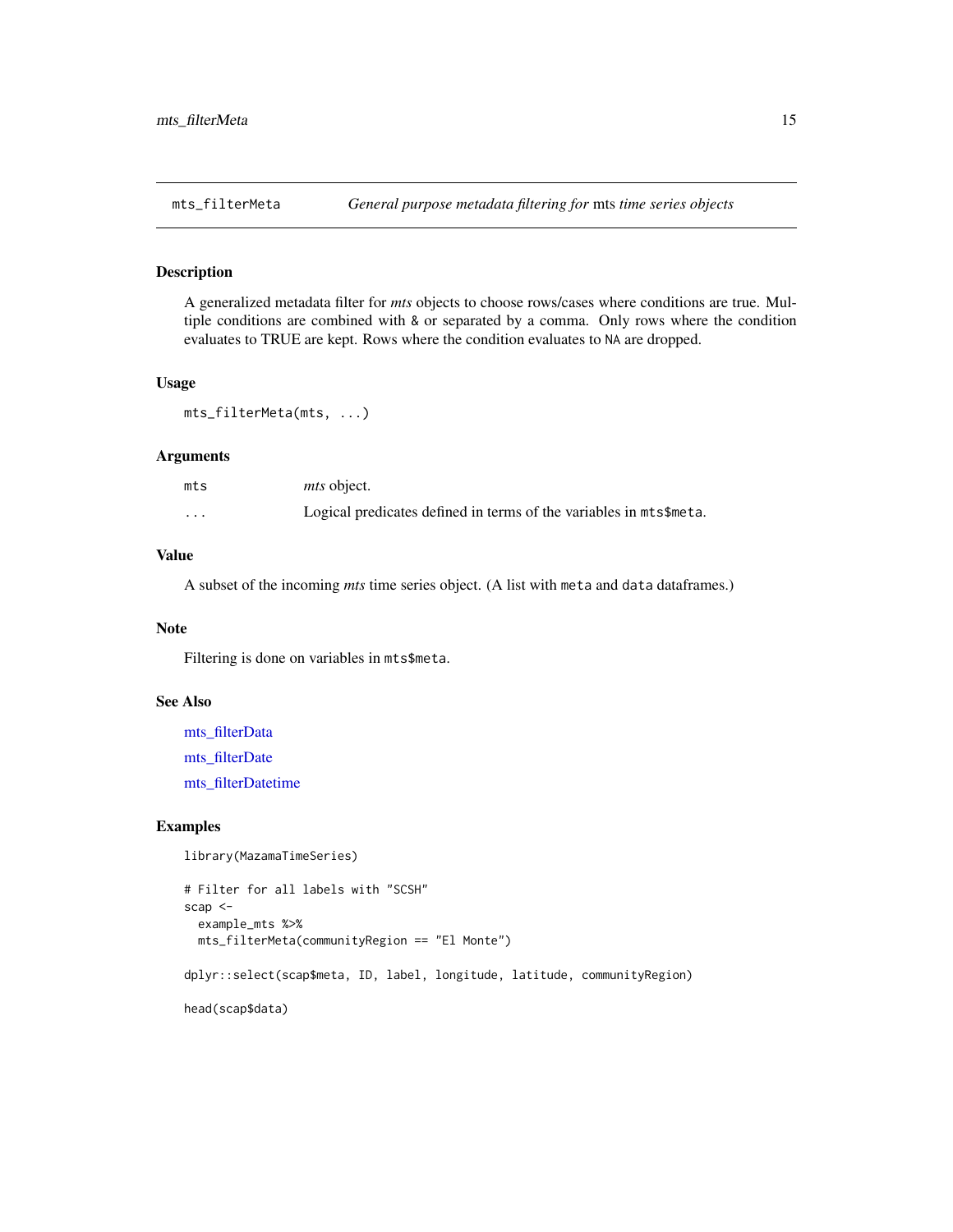<span id="page-15-0"></span>

This function uses the geodist package to return the distances (meters) between mts locations and a location of interest. These distances can be used to create a mask identifying monitors within a certain radius of the location of interest.

#### Usage

```
mts_getDistance(
 mts = NULL,longitude = NULL,
 latitude = NULL,
 measure = c("geodesic", "haversine", "vincenty", "cheap")
)
```
#### Arguments

| mts       | <i>mts</i> object.                                    |
|-----------|-------------------------------------------------------|
| longitude | Longitude of the location of interest.                |
| latitude  | Latitude of the location of interest.                 |
| measure   | One of "geodesic", "haversine", "vincenty" or "cheap" |

### Value

Vector of of distances (meters) named by deviceDeploymentID.

# Note

The measure "cheap" may be used to speed things up depending on the spatial scale being considered. Distances calculated with measure = "cheap" will vary by a few meters compared with those calculated using measure = "geodesic".

# Examples

library(MazamaTimeSeries)

```
# Garfield Medical Center in LA
longitude <- -118.12321
latitude <- 34.06775
distances <- mts_getDistance(
 mts = example_mts,
 longitude = longitude,
 latitude = latitude
```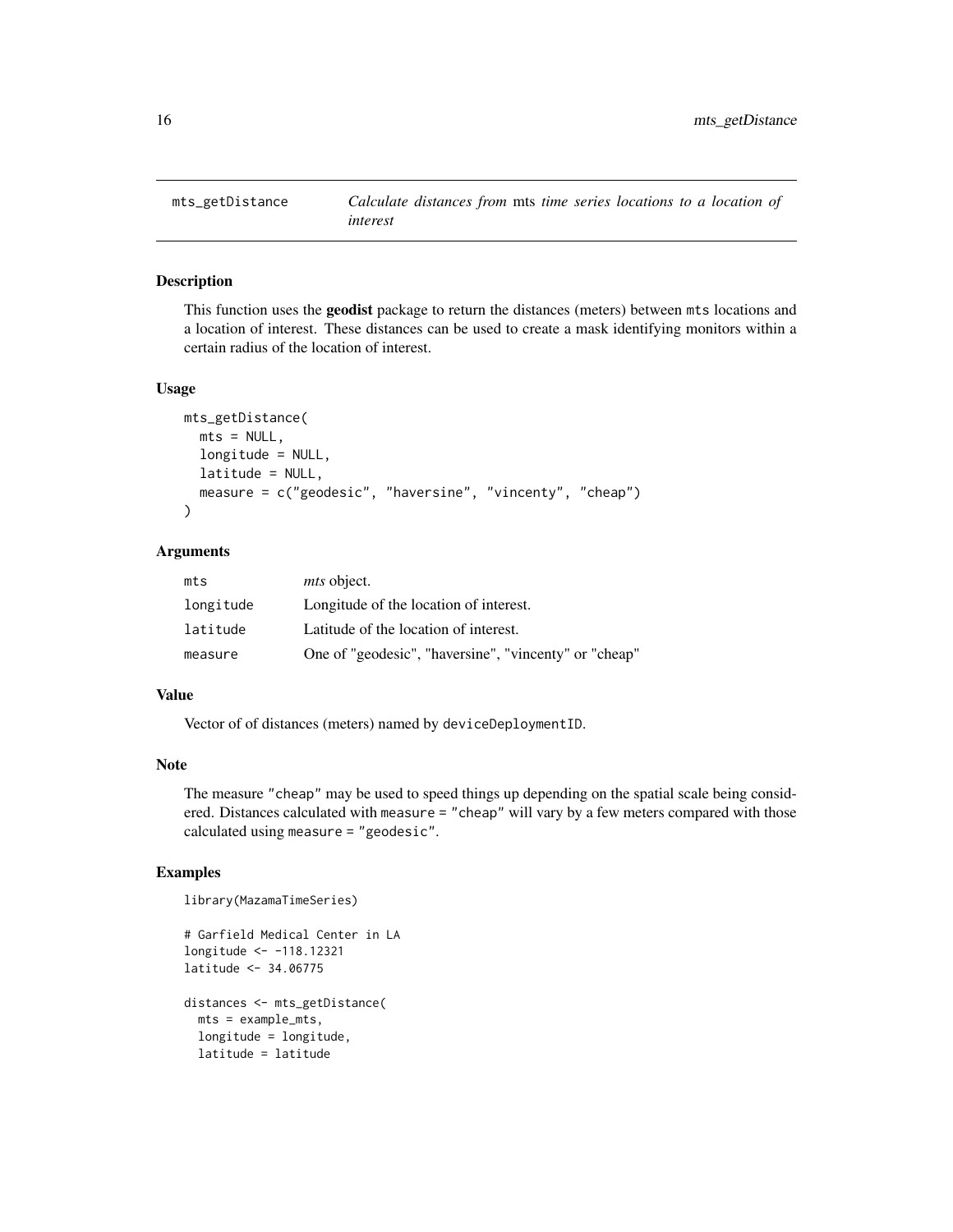# <span id="page-16-0"></span>mts\_isEmpty 17

 $\mathcal{L}$ # Which sensors are within 1000 meters of Garfield Med Ctr? distances[distances <= 1000]

mts\_isEmpty *Test for an empty* mts *object*

# Description

Convenience function for  $nrow(mts$data) == 0$ . This makes for more readable code in functions that need to test for this.

#### Usage

mts\_isEmpty(mts)

# Arguments

mts *mts* object

# Value

TRUE if no data exist in mts, FALSE otherwise.

#### Examples

library(MazamaTimeSeries)

```
mts_isEmpty(example_mts)
```
<span id="page-16-1"></span>mts\_isValid *Test* mts *object for correct structure*

# Description

The mts is checked for the presence of core meta and data columns.

Core meta columns include:

- deviceDeploymentID unique identifier (see MazmaLocationUtils)
- deviceID device identifier
- locationID location identifier (see MazmaLocationUtils)
- locationName English language name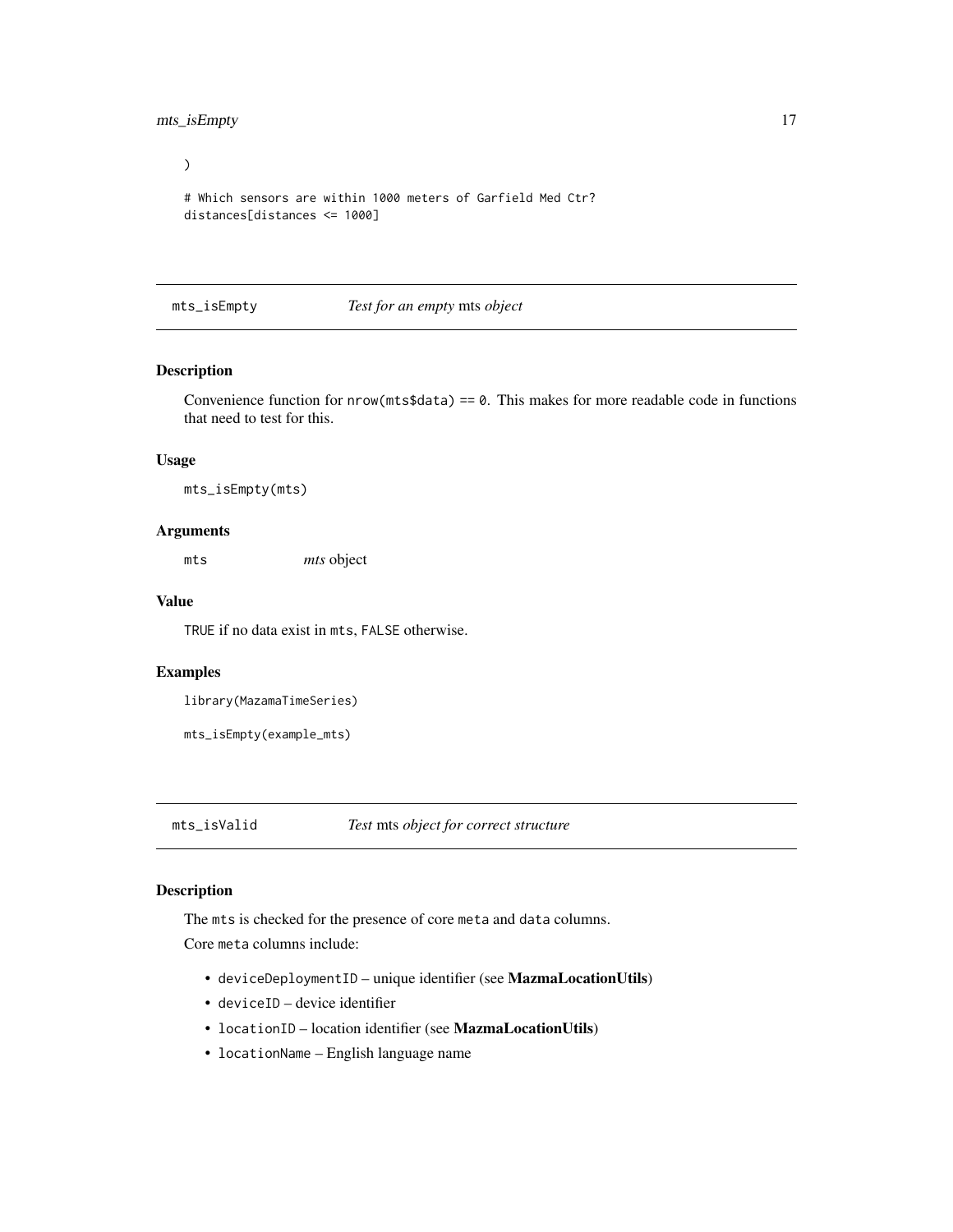- <span id="page-17-0"></span>• longitude – decimal degrees E
- latitude decimal degrees N
- elevation elevation of station in m
- countryCode ISO 3166-1 alpha-2
- stateCode ISO 3166-2 alpha-2
- timezone Olson time zone

Core data columns include:

• datetime – measurement time (UTC)

# Usage

mts\_isValid(mts = NULL, verbose = FALSE)

#### **Arguments**

| mts     | <i>mts</i> object                                                |
|---------|------------------------------------------------------------------|
| verbose | Logical specifying whether to produce detailed warning messages. |

#### Value

Invisibly returns TRUE if mts has the correct structure, FALSE otherwise.

#### See Also

[mts\\_check](#page-5-1)

#### Examples

```
library(MazamaTimeSeries)
```
print(mts\_isValid(example\_mts))

mts\_select *Reorder and subset time series within an* mts *time series object*

#### Description

This function acts similarly to dplyr::select() working on mts\$data. The returned *mts* object will contain only those time series identified by deviceDeploymentID in the order specified.

This can be used the specify a preferred order and is helpful when using faceted plot functions based on ggplot such as those found in the AirMonitorPlots package.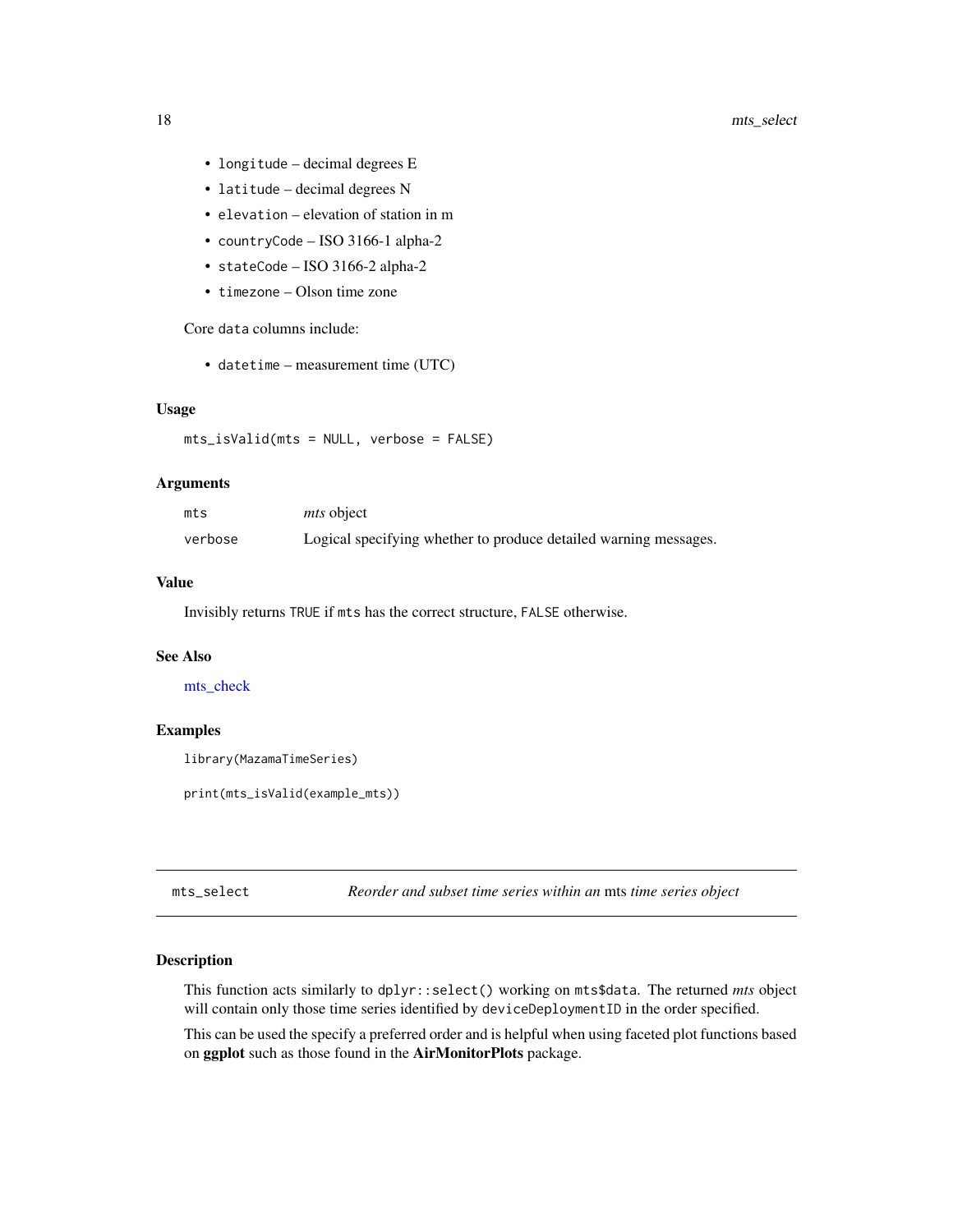# <span id="page-18-0"></span>mts\_summarize 19

# Usage

mts\_select(mts = NULL, deviceDeploymentID = NULL)

# Arguments

mts *mts* object. deviceDeploymentID Vector of timeseries unique identifiers.

# Value

A reordered (subset) of the incoming *mts* time series object. (A list with meta and data dataframes.)

# See Also

[mts\\_filterData](#page-10-1) [mts\\_filterDate](#page-11-1) [mts\\_filterDatetime](#page-12-1)

# Examples

library(MazamaTimeSeries)

```
# Filter for "El Monte"
El_Monte <-
  example_mts %>%
  mts_filterMeta(communityRegion == "El Monte")
ids <- El_Monte$meta$deviceDeploymentID
rev_ids <- rev(ids)
print(ids)
print(rev_ids)
rev_El_Monte <-
  example_mts %>%
  mts_select(rev_ids)
```
print(rev\_El\_Monte\$meta\$deviceDeploymentID)

mts\_summarize *Create summary time series for an* mts *time series object*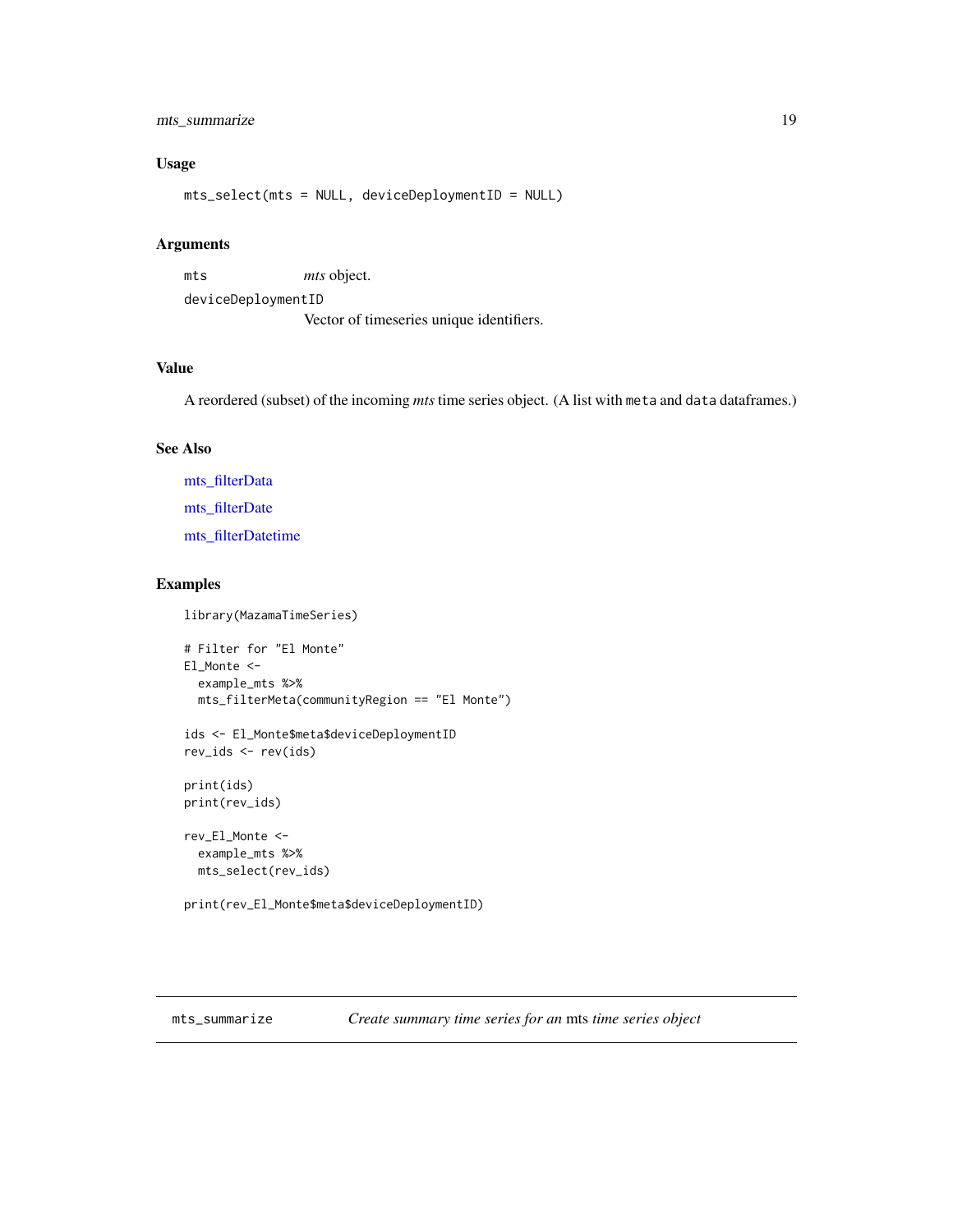Individual time series in mts\$data are grouped by unit and then summarized using FUN.

The most typical use case is creating daily averages where each day begins at midnight. This function interprets times using the mts\$data\$datetime tzone attribute so be sure that is set properly.

Day boundaries are calculated using the specified timezone or, if NULL, the most common (hopefully only!) time zone found in mts\$meta\$timezone. Leaving timezone = NULL, the default, results in "local time" date filtering which is the most common use case.

# Usage

```
mts_summarize(
  mts,
  timezone = NULL,
  unit = c("day", "week", "month", "year"),
  FUN = NULL,...,
  minCount = NULL
)
```
#### Arguments

| mts        | <i>mts</i> object.                                                                                                                  |
|------------|-------------------------------------------------------------------------------------------------------------------------------------|
| timezone   | Olson timezone used to interpret dates.                                                                                             |
| unit       | Unit used to summarize by $(e.g. "day").$                                                                                           |
| <b>FUN</b> | Function used to summarize time series.                                                                                             |
| $\ddots$   | Additional arguments to be passed to FUN $(e.g., na.rm = TRUE)$ .                                                                   |
| minCount   | Minimum number of valid data records required to calculate summaries. Time<br>periods with fewer valid records will be assigned NA. |

#### Value

An *mts* time series object containing daily (or other) statistical summaries. (A list with meta and data dataframes.)

#### Note

Because the returned *mts* object is defined on a daily axis in a specific time zone, it is important that the incoming mts contain timeseries associated with a single time zone.

#### Examples

```
library(MazamaTimeSeries)
daily <-
 mts_summarize(
   mts = Carmel_Valley,
   timezone = NULL,
```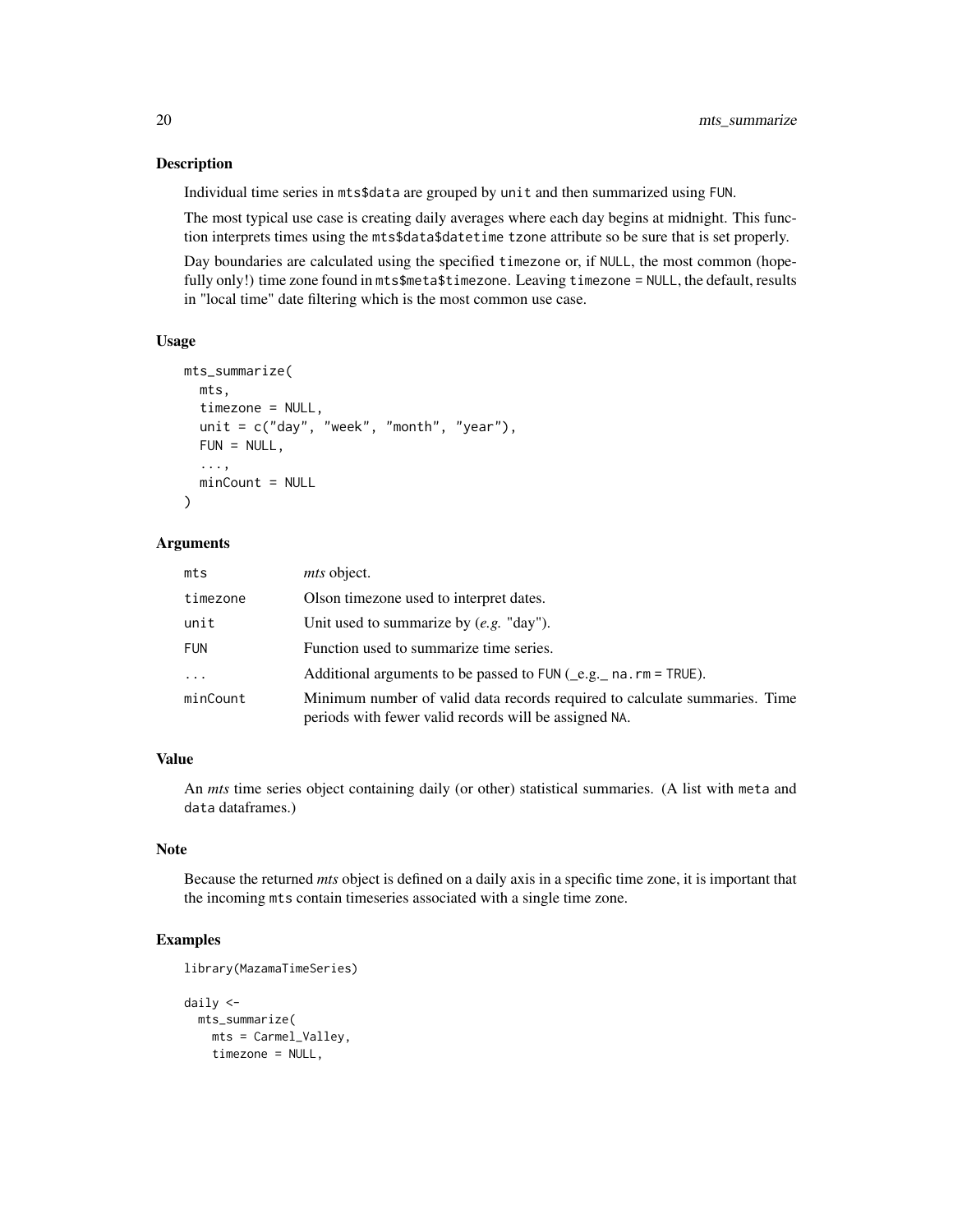# <span id="page-20-0"></span>mts\_trimDate 21

```
unit = "day",FUN = mean,
   na.rm = TRUE,
   minCount = 18
 )
# Daily means
head(daily$data)
```
mts\_trimDate *Trim* mts *time series object to full days*

#### Description

Trims the date range of an *mts* object to local time date boundaries which are within the time range of the *mts* object. This has the effect of removing partial-day data records at the start and end of the timeseries and is useful when calculating full-day statistics.

By default, multi-day periods of all-missing data at the beginning and end of the timeseries are removed before trimming to date boundaries. If trimEmptyDays = FALSE all records are retained except for partial days beyond the first and after the last date boundary.

Day boundaries are calculated using the specified timezone or, if NULL, mts\$meta\$timezone. Leaving timezone = NULL, the default, results in "local time" date filtering which is the most common use case.

#### Usage

```
mts_trimDate(mts = NULL, timezone = NULL, trimEmptyDays = TRUE)
```
#### Arguments

| mts      | <i>mts</i> object.                                                                                                   |
|----------|----------------------------------------------------------------------------------------------------------------------|
| timezone | Olson timezone used to interpret dates.                                                                              |
|          | trimempty Days Logical specifying whether to remove days with no data at the beginning and<br>end of the time range. |

#### Value

A subset of the incoming *mts* time series object. (A list with meta and data dataframes.)

# Examples

```
library(MazamaTimeSeries)
```

```
UTC_week <- mts_filterDate(
  example_mts,
  startdate = 20190703,
```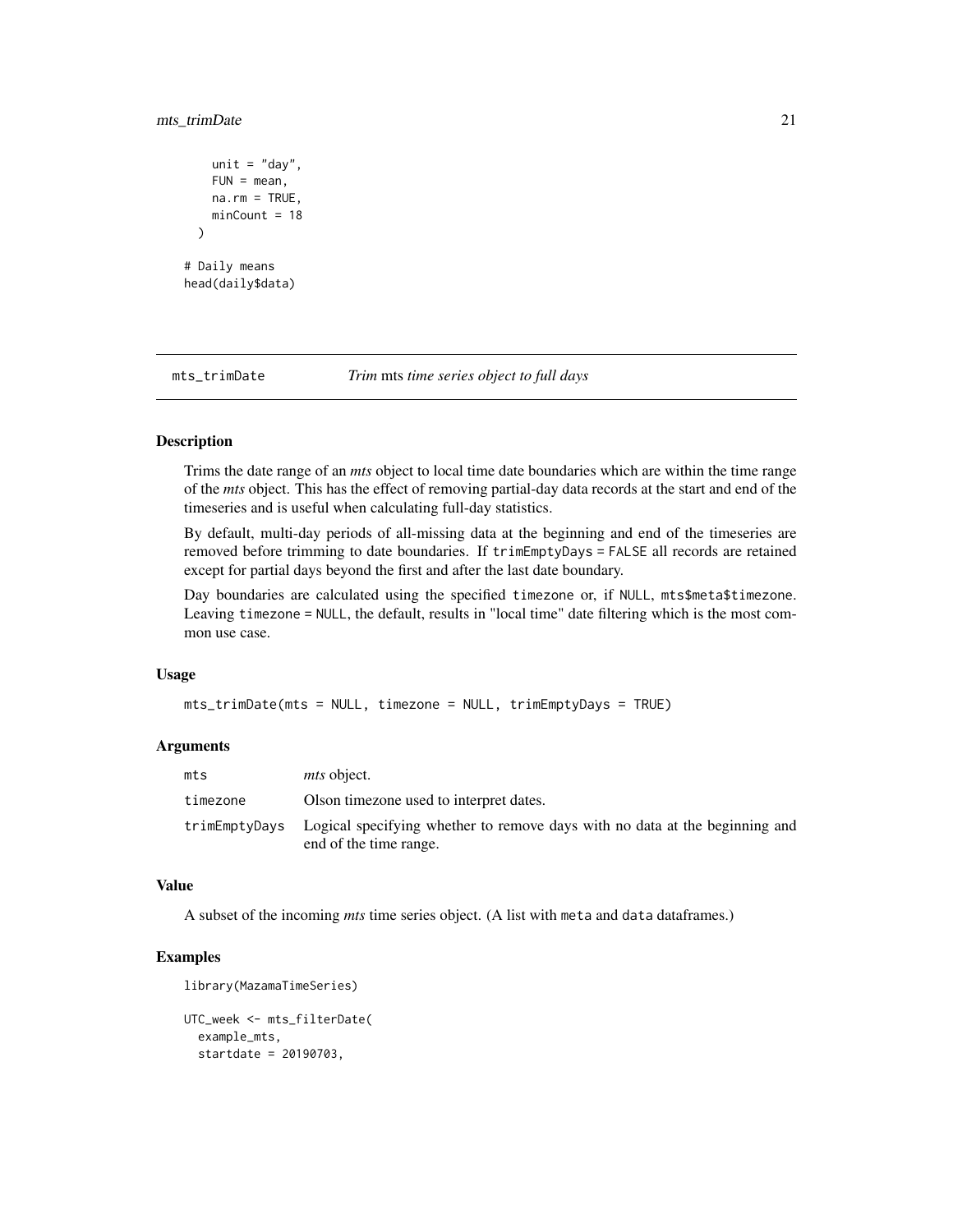```
enddate = 20190706,
 timezone = "UTC"
)
# UTC day boundaries
range(UTC_week$data$datetime)
# Trim to local time day boundaries
local_week <- mts_trimDate(UTC_week)
range(local_week$data$datetime)
```
requiredMetaNames *Required columns for the 'meta' dataframe*

# Description

The 'meta' dataframe found in *sts* and *mts* objects is required to have a minimum set of information for proper functioning of the package. The names of these columns are specified in requiredMetaNames and include:

- deviceDeploymentID unique identifier (see MazmaLocationUtils)
- deviceID device identifier
- locationID location identifier (see MazmaLocationUtils)
- locationName English language name
- longitude decimal degrees E
- latitude decimal degrees N
- elevation elevation of station in m
- countryCode ISO 3166-1 alpha-2
- stateCode ISO 3166-2 alpha-2
- timezone Olson time zone

# Usage

requiredMetaNames

# Format

A vector with 10 elements

# Details

requiredMetaNames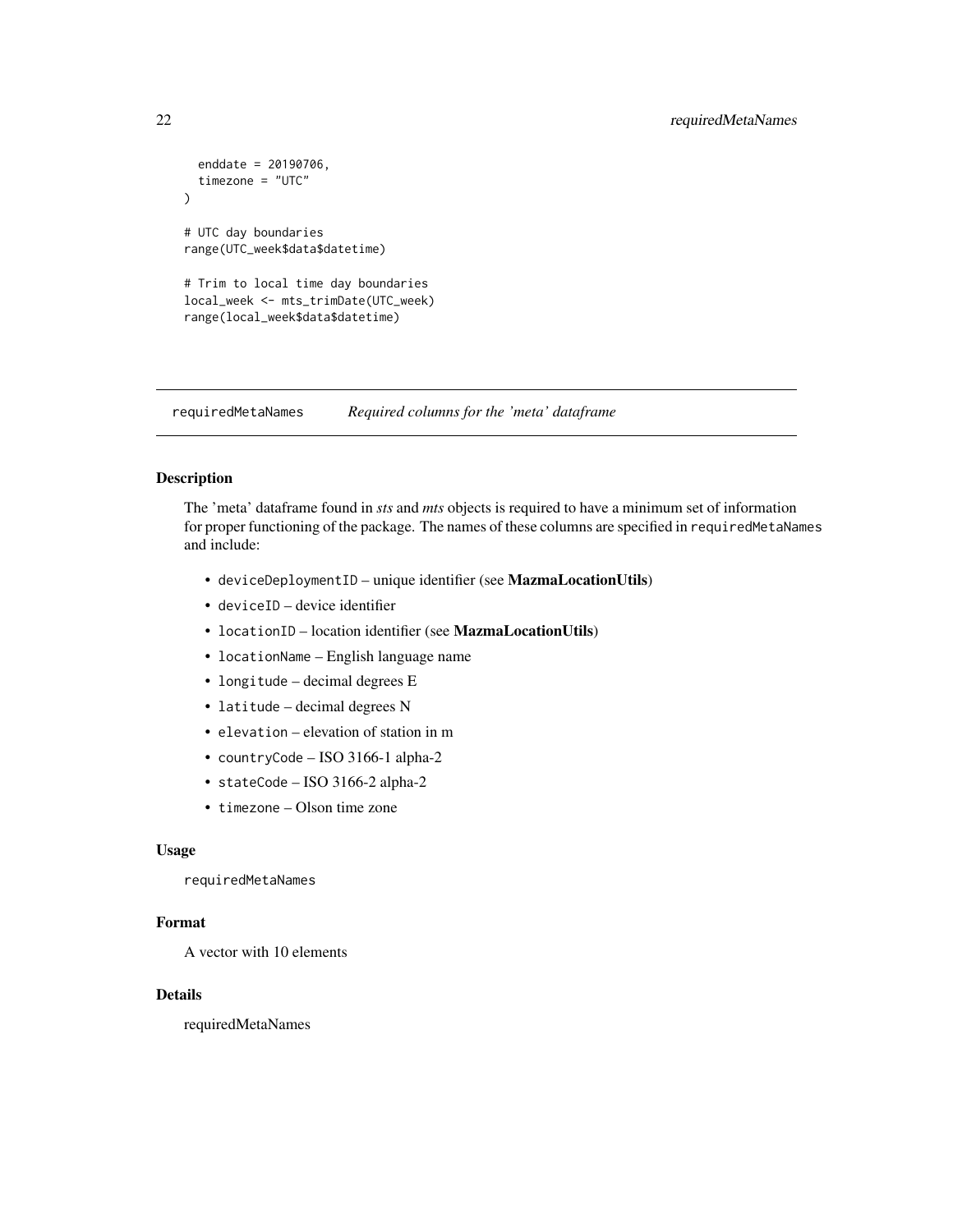<span id="page-22-0"></span>

Checks on the validity of an *sts* object. If any test fails, this function will stop with a warning message.

#### Usage

sts\_check(sts)

# Arguments

sts *sts* object.

# Value

Returns TRUE invisibly if the *sts* object is valid.

# See Also

[sts\\_isValid](#page-29-1)

# Examples

```
library(MazamaTimeSeries)
```
sts\_check(example\_sts)

# This would throw an error if ( FALSE ) {

```
broken_sts <- example_sts
names(broken_sts) <- c('meta', 'bop')
sts_check(broken_sts)
```
}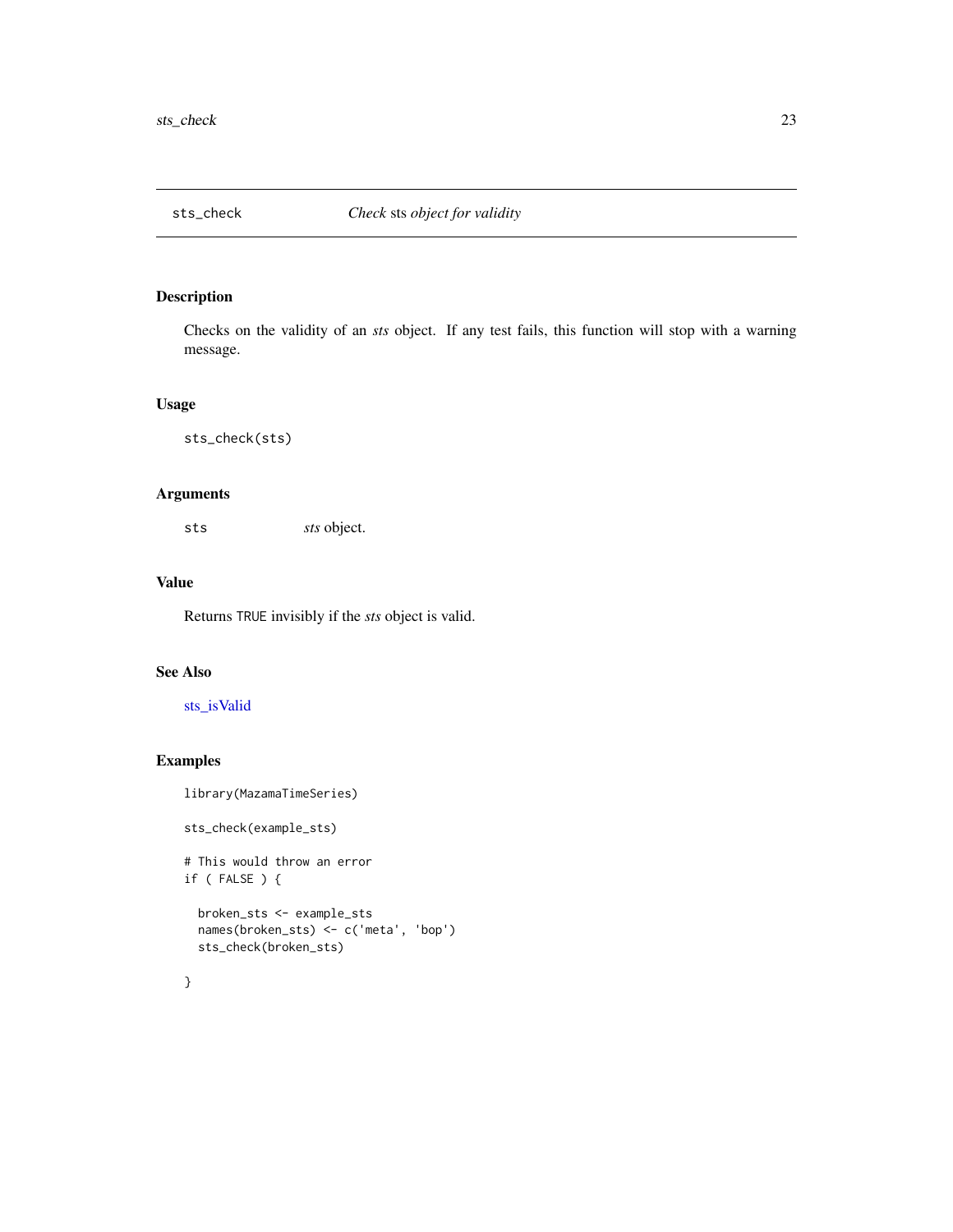<span id="page-23-0"></span>

Create a merged timeseries using of any number of *sts* objects for a single sensor. If *sts* objects are non-contiguous, the resulting *sts* will have gaps.

An error is generated if the incoming *sts* objects have non-identical deviceDeploymentIDs.

#### Usage

sts\_combine(..., replaceMeta = FALSE)

#### Arguments

| .           | Any number of valid SingleTimeSeries sts objects associated with a single deviceDeploymentID. |
|-------------|-----------------------------------------------------------------------------------------------|
| replaceMeta | Logical specifying whether to allow replacement of metadata.                                  |

# Value

A SingleTimeSeries *sts* time series object containing records from all incoming sts time series objects. (A list with meta and data dataframes.)

# Note

Data are combined with a "later is better" sensibility where any data overlaps exist. To handle this, incoming *sts* objects are first split into "shared" and "unshared" parts.

Any "shared" parts are ordered based on the time stamp of their last record. Then dplyr::distinct() is used to remove records with duplicate datetime fields. Any data records found in "later" *sts* objects are preferentially retained before the "shared" data are finally reordered by ascending datetime.

The final step is combining the "shared" and "unshared" parts.

#### Examples

library(MazamaTimeSeries)

```
aug01_08 <-
 example_sts %>%
 sts_filterDate(20180801, 20180808)
aug15_22 <-
 example_sts %>%
 sts_filterDate(20180815, 20180822)
aug01_22 <- sts_combine(aug01_08, aug15_22)
plot(aug01_22$data$datetime)
```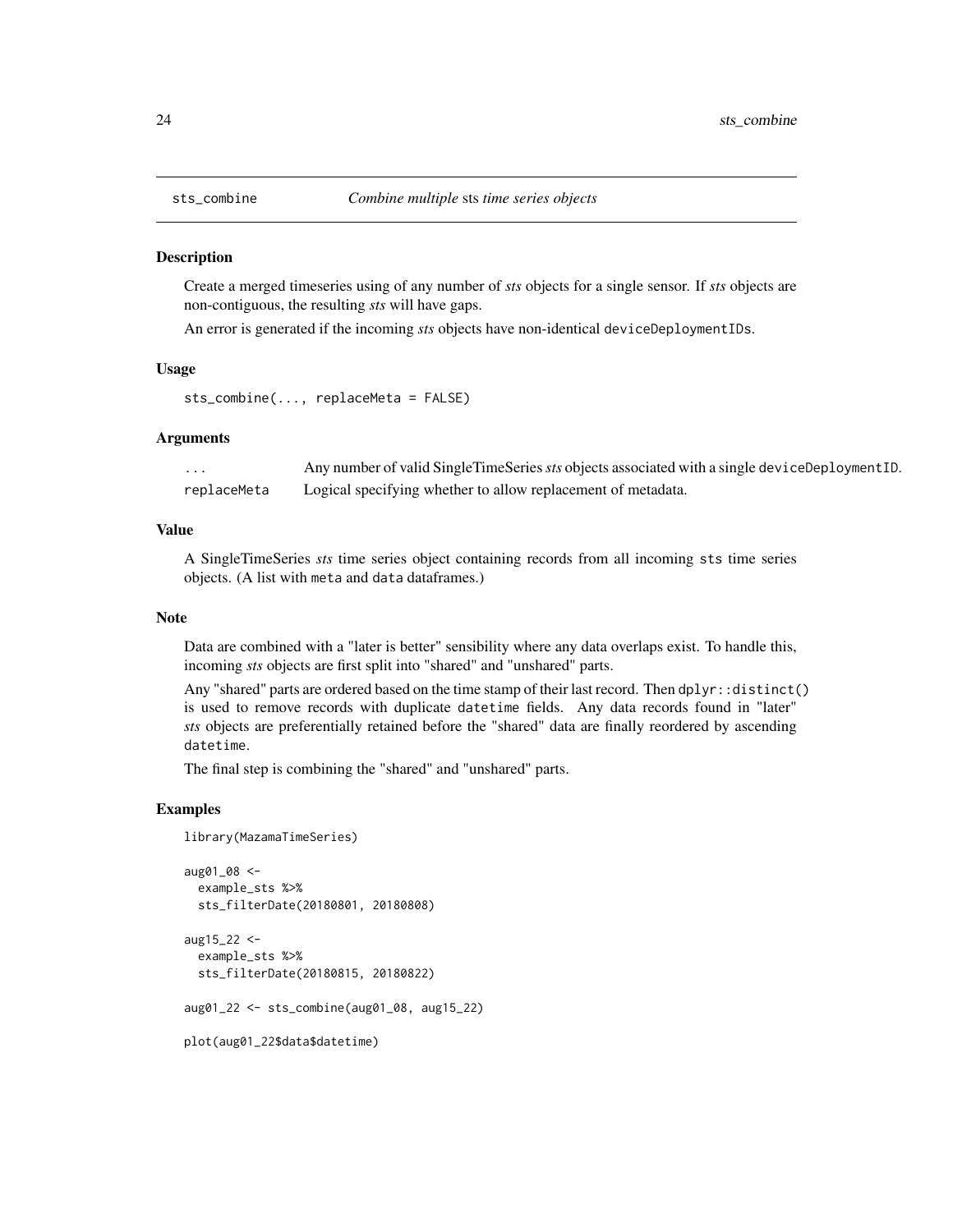<span id="page-24-0"></span>

Three successive steps are used to guarantee that the datetime axis contains no repeated values:

- 1. remove any duplicate records
- 2. guarantee that rows are in datetime order
- 3. average together fields for any remaining records that share the same datetime

#### Usage

```
sts_distinct(sts)
```
#### Arguments

sts *sts* object

# Value

An *sts* object where each record is associated with a unique time. (A list with meta and data dataframes.)

sts\_extractDataFrame *Extract dataframes from* sts *objects*

### Description

These functions are convenient wrappers for extracting the dataframes that comprise a *sts* object. These functions are designed to be useful when manipulating data in a pipeline using %>%.

Below is a table showing equivalent operations for each function.

sts\_extractData(sts) is equivalent to sts\$data.

sts\_extractMeta(sts) is equivalent to sts\$meta.

#### Usage

sts\_extractData(sts)

sts\_extractMeta(sts)

#### Arguments

sts *sts* object to extract dataframe from.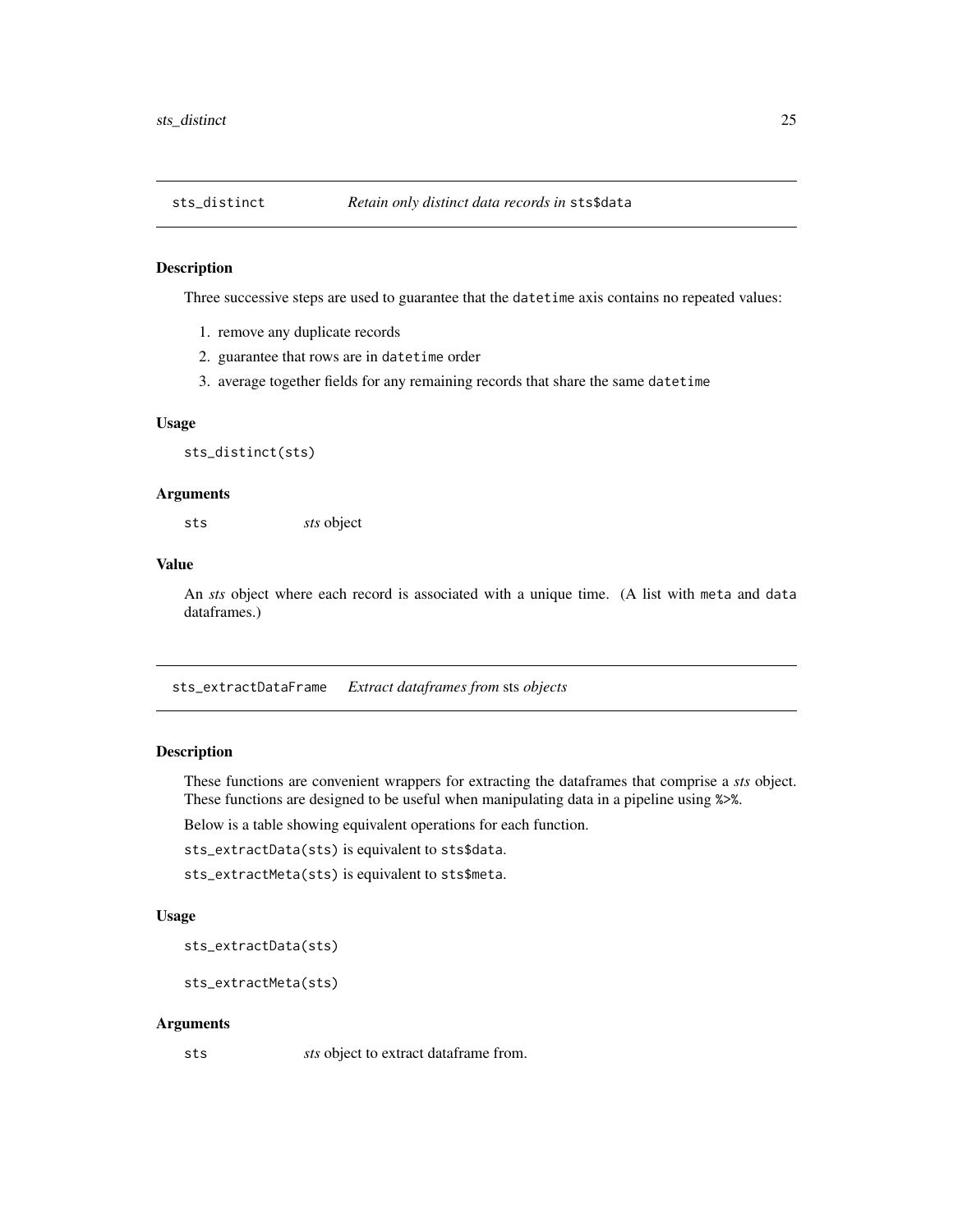# <span id="page-25-0"></span>Value

A dataframe from the *sts* object.

<span id="page-25-1"></span>sts\_filter *General purpose data filtering for* sts *time series objects*

# Description

A generalized data filter for *sts* objects to choose rows/cases where conditions are true. Multiple conditions are combined with & or separated by a comma. Only rows where the condition evaluates to TRUE are kept. Rows where the condition evaluates to NA are dropped.

# Usage

sts\_filter(sts, ...)

#### Arguments

| sts      | <i>sts</i> object.                                                 |
|----------|--------------------------------------------------------------------|
| $\cdots$ | Logical predicates defined in terms of the variables in sts\$data. |

#### Value

A subset of the incoming sts time series object. (A list with meta and data dataframes.)

#### Note

Filtering is done on values in sts\$data.

#### See Also

sts filterDate

[sts\\_filterDatetime](#page-27-1)

#### Examples

```
library(MazamaTimeSeries)
```
unhealthy  $\le$  sts\_filter(example\_sts, pm25\_A > 55.5, pm25\_B > 55.5) head(unhealthy\$data)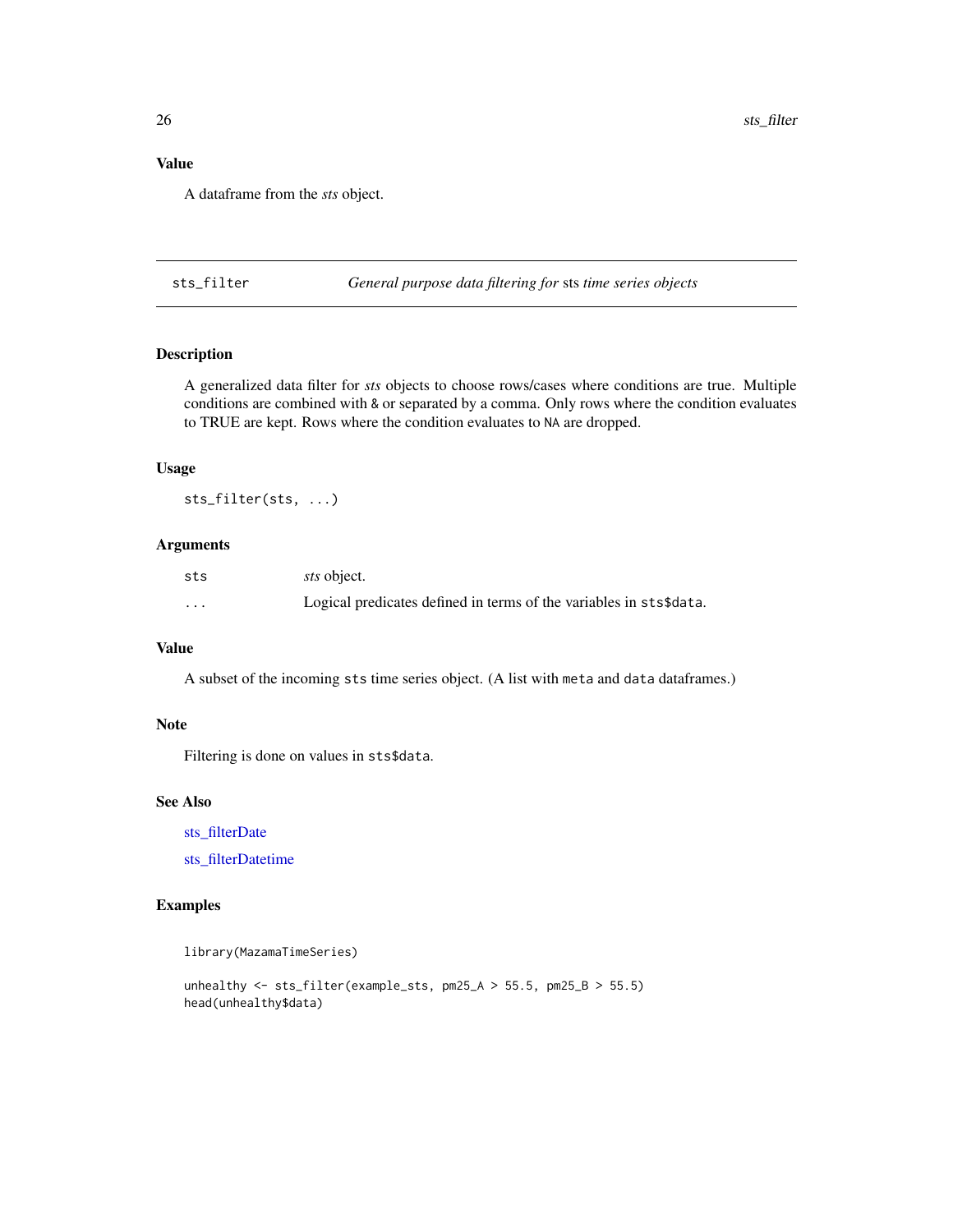<span id="page-26-1"></span><span id="page-26-0"></span>

Subsets a MazamaSingleTimeseries object by date. This function always filters to day-boundaries. For sub-day filtering, use sts\_filterDatetime().

Dates can be anything that is understood by MazamaCoreUtils::parseDatetime() including either of the following recommended formats:

- "YYYYmmdd"
- "YYYY-mm-dd"

Timezone determination precedence assumes that if you are passing in POSIXct values then you know what you are doing.

- 1. get timezone from startdate if it is POSIXct
- 2. use passed in timezone
- 3. get timezone from sts

# Usage

```
sts_filterDate(
  sts = NULL,
  startdate = NULL,
 enddate = NULL,
  timezone = NULL,
 unit = "sec",ceilingStart = FALSE,
  ceilingEnd = FALSE
)
```
#### Arguments

| sts          | MazamaSingleTimeseries sts object.                                                |
|--------------|-----------------------------------------------------------------------------------|
| startdate    | Desired start date time (ISO 8601).                                               |
| enddate      | Desired end date time (ISO 8601).                                                 |
| timezone     | Olson timezone used to interpret dates.                                           |
| unit         | Units used to determine time at end-of-day.                                       |
| ceilingStart | Logical instruction to apply ceiling_date to the startdate rather than floor_date |
| ceilingEnd   | Logical instruction to apply ceiling_date to the enddate rather than floor_date   |

# Value

A subset of the incoming *sts* time series object. (A list with meta and data dataframes.)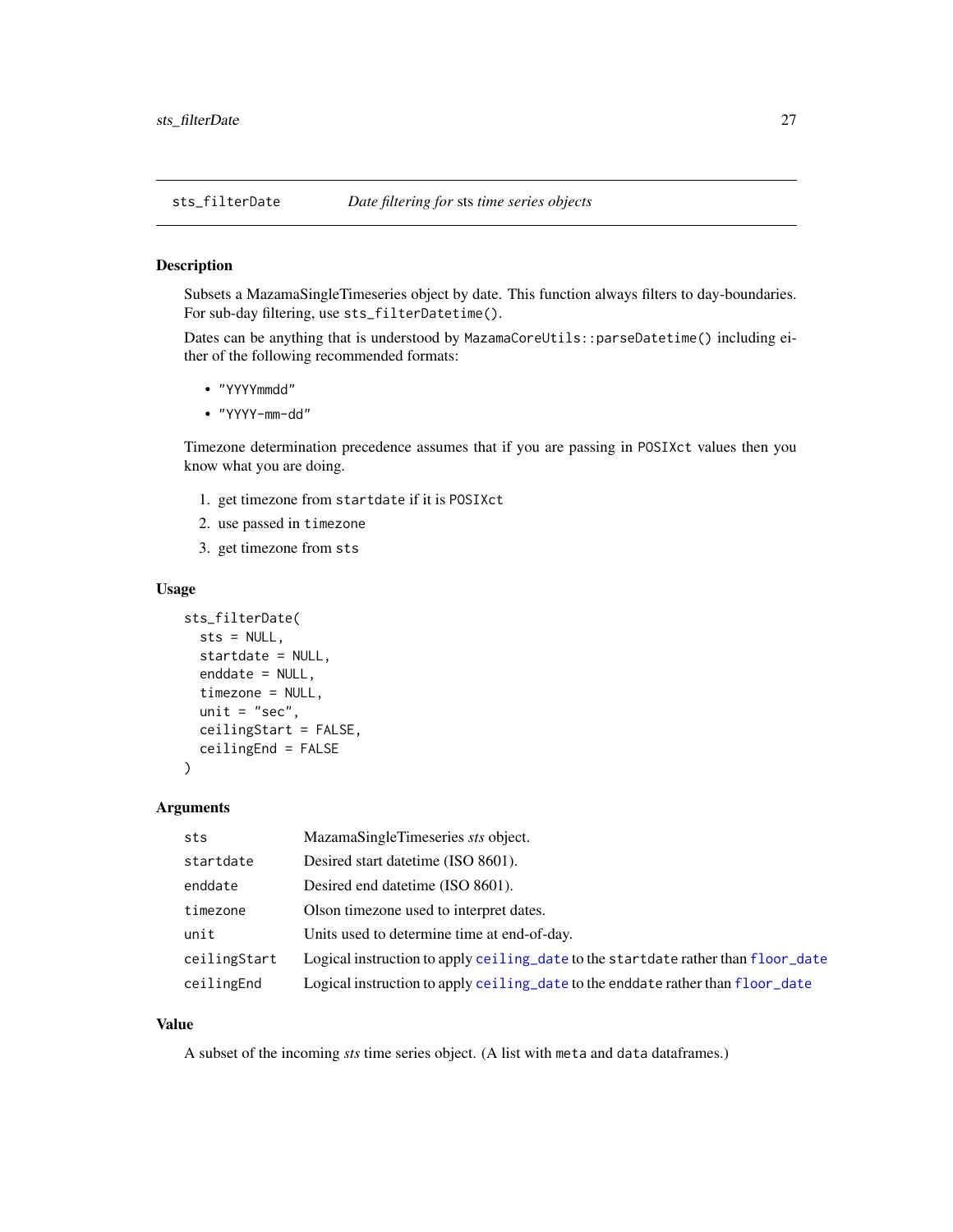The returned data will run from the beginning of startdate until the **beginning** of enddate  $-i.e.$ no values associated with enddate will be returned. The exception being when enddate is less than 24 hours after startdate. In that case, a single day is returned.

#### See Also

sts filter

[sts\\_filterDatetime](#page-27-1)

# Examples

library(MazamaTimeSeries)

```
example_sts %>%
 sts_filterDate(startdate = 20180808, enddate = 20180815) %>%
 sts_extractData() %>%
 head()
```
<span id="page-27-1"></span>sts\_filterDatetime *Datetime filtering for* sts *time series objects*

#### Description

Subsets a MazamaSingleTimeseries object by datetime. This function allows for sub-day filtering as opposed to sts\_filterDate() which always filters to day-boundaries.

Datetimes can be anything that is understood by MazamaCoreUtils::parseDatetime(). For non-POSIXct values, the recommended format is "YYYY-mm-dd HH:MM:SS".

Timezone determination precedence assumes that if you are passing in POSIXct values then you know what you are doing.

- 1. get timezone from startdate if it is POSIXct
- 2. use passed in timezone
- 3. get timezone from sts

#### Usage

```
sts_filterDatetime(
 sts = NULL,startdate = NULL,
 enddate = NULL,timezone = NULL,
 unit = "sec",
 ceilingStart = FALSE,
  ceilingEnd = FALSE
)
```
<span id="page-27-0"></span>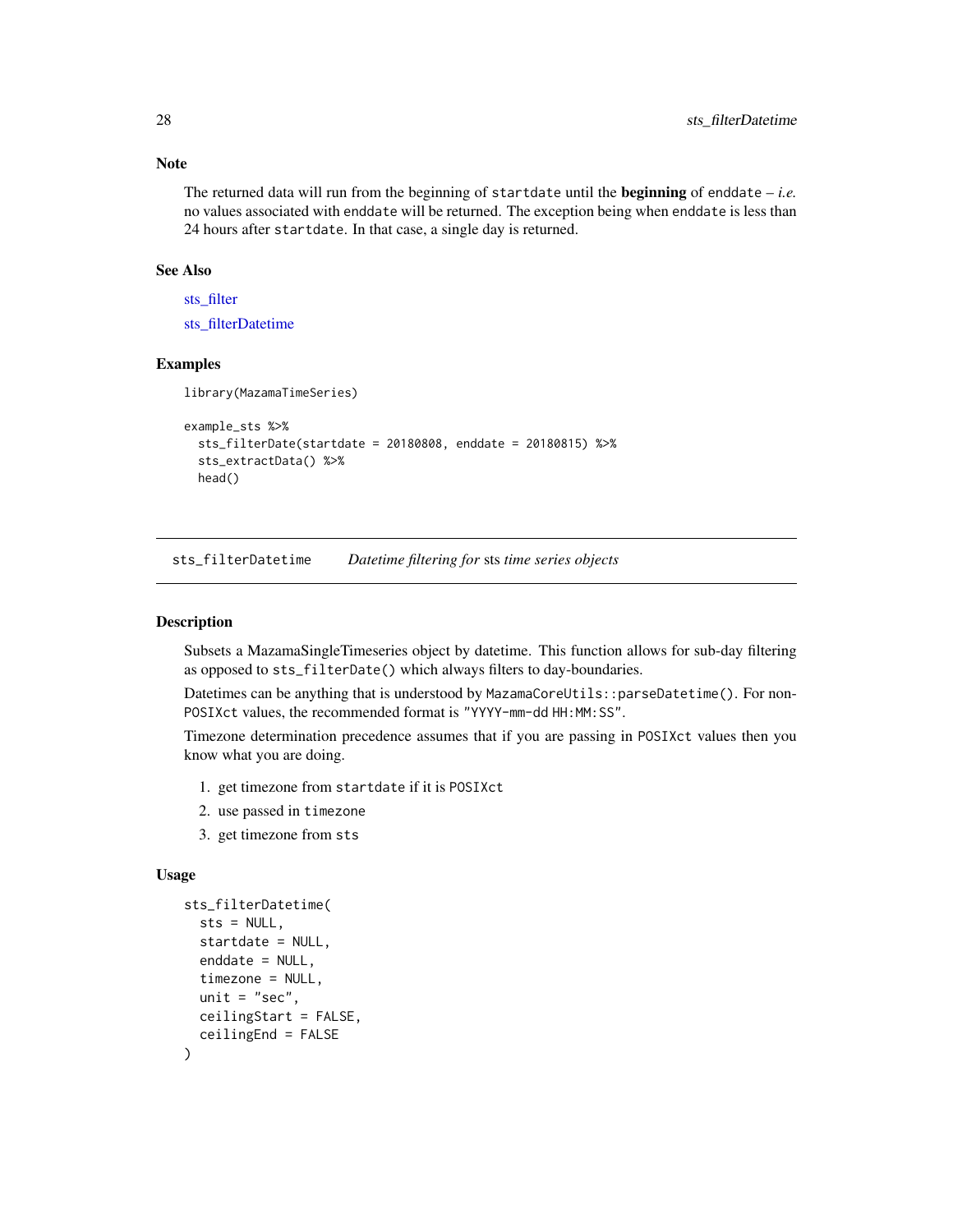# <span id="page-28-0"></span>sts\_isEmpty 29

# Arguments

| sts          | MazamaSingleTimeseries sts object.                                                |
|--------------|-----------------------------------------------------------------------------------|
| startdate    | Desired start date time (ISO 8601).                                               |
| enddate      | Desired end date time (ISO 8601).                                                 |
| timezone     | Olson timezone used to interpret dates.                                           |
| unit         | Units used to determine time at end-of-day.                                       |
| ceilingStart | Logical instruction to apply ceiling_date to the startdate rather than floor_date |
| ceilingEnd   | Logical instruction to apply ceiling_date to the enddate rather than floor_date   |

#### Value

A subset of the incoming *sts* time series object. (A list with meta and data dataframes.)

# See Also

[sts\\_filter](#page-25-1) [sts\\_filterDate](#page-26-1)

# Examples

library(MazamaTimeSeries)

```
example_sts %>%
 sts_filterDatetime(
   startdate = "2018-08-08 06:00:00",
   enddate = "2018-08-14 18:00:00"
  ) %>%
  sts_extractData() %>%
  head()
```
sts\_isEmpty *Test for empty* sts *object*

# Description

Convenience function for  $nrow(sts$data) == 0$ . This makes for more readable code in functions that need to test for this.

# Usage

sts\_isEmpty(sts)

# Arguments

sts *sts* object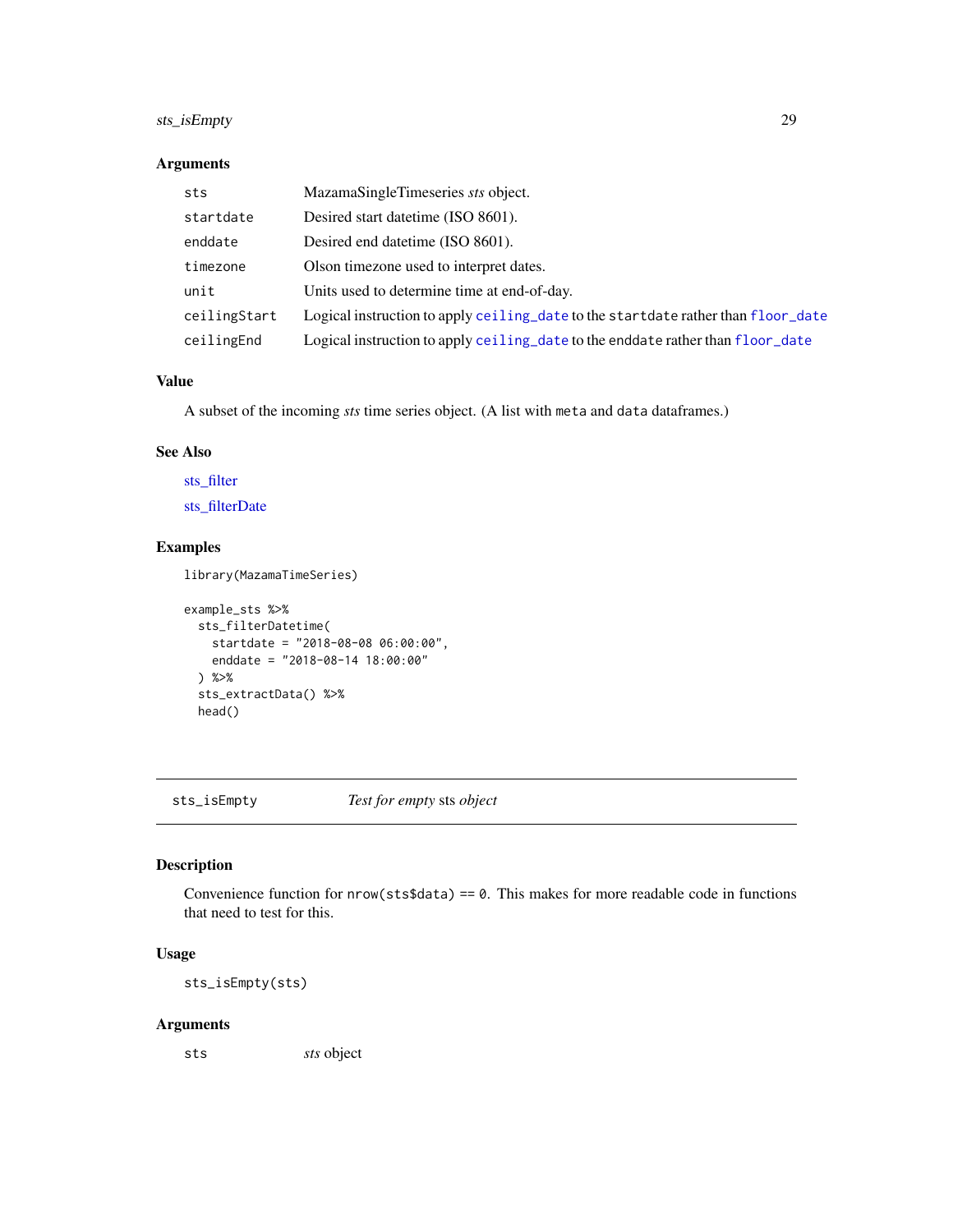<span id="page-29-0"></span>TRUE if no data exist in sts, FALSE otherwise.

#### Examples

```
library(MazamaTimeSeries)
```

```
sts_isEmpty(example_sts)
```
#### <span id="page-29-1"></span>sts\_isValid *Test* sts *object for correct structure*

# Description

The sts is checked for the presence of core meta and data columns.

Core meta columns include:

- deviceDeploymentID unique identifier (see MazmaLocationUtils)
- deviceID device identifier
- locationID location identifier (see MazmaLocationUtils)
- locationName English language name
- longitude decimal degrees E
- latitude decimal degrees N
- elevation elevation of station in m
- countryCode ISO 3166-1 alpha-2
- stateCode ISO 3166-2 alpha-2
- timezone Olson time zone

Core data columns include:

• datetime – measurement time (UTC)

#### Usage

sts\_isValid(sts = NULL, verbose = FALSE)

# Arguments

| sts     | <i>sts</i> object                                                |
|---------|------------------------------------------------------------------|
| verbose | Logical specifying whether to produce detailed warning messages. |

# Value

TRUE if sts has the correct structure, FALSE otherwise.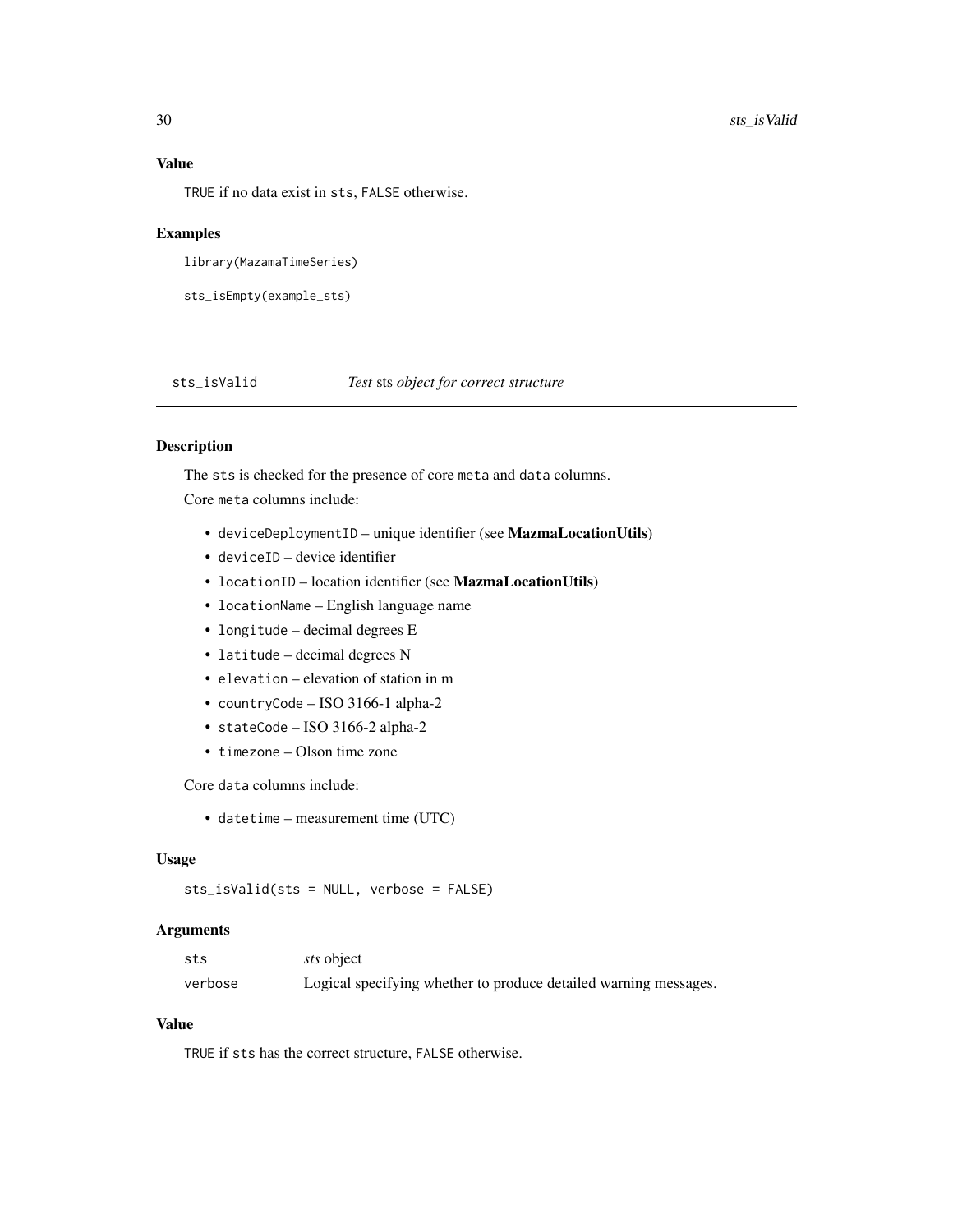<span id="page-30-0"></span>sts\_summarize 31

#### Examples

library(MazamaTimeSeries)

```
sts_isValid(example_sts)
```
sts\_summarize *Create summary time series for an* sts *time series object*

# Description

Columns of numeric data in sts\$data are grouped by unit and then summarized using FUN.

Columns with non-numeric data are summarized by just picking the first occurrence in each unit. This preserves the utility of columns containing repeated metadata.

The most typical use case is creating daily averages where each day begins at midnight. Day boundaries are calculated using the specified timezone or, if NULL, the time zone found in sts\$meta\$timezone[1]. Leaving timezone = NULL, the default, results in "local time" date filtering which is the most common use case.

#### Usage

```
sts_summarize(
  sts,
  timezone = NULL,
  unit = c("day", "week", "month", "year"),
 FUN = NULL,...,
 minCount = NULL
)
```
#### **Arguments**

| sts        | sts object.                                                                                                                         |
|------------|-------------------------------------------------------------------------------------------------------------------------------------|
| timezone   | Olson timezone used to interpret dates.                                                                                             |
| unit       | Unit used to summarize by $(e.g. "day").$                                                                                           |
| <b>FUN</b> | Function used to summarize time series.                                                                                             |
| $\ddots$   | Additional arguments to be passed to FUN $($ e.g. na. rm = TRUE).                                                                   |
| minCount   | Minimum number of valid data records required to calculate summaries. Time<br>periods with fewer valid records will be assigned NA. |

#### Value

An *sts* time series object containing daily (or other) statistical summaries. (A list with meta and data dataframes.)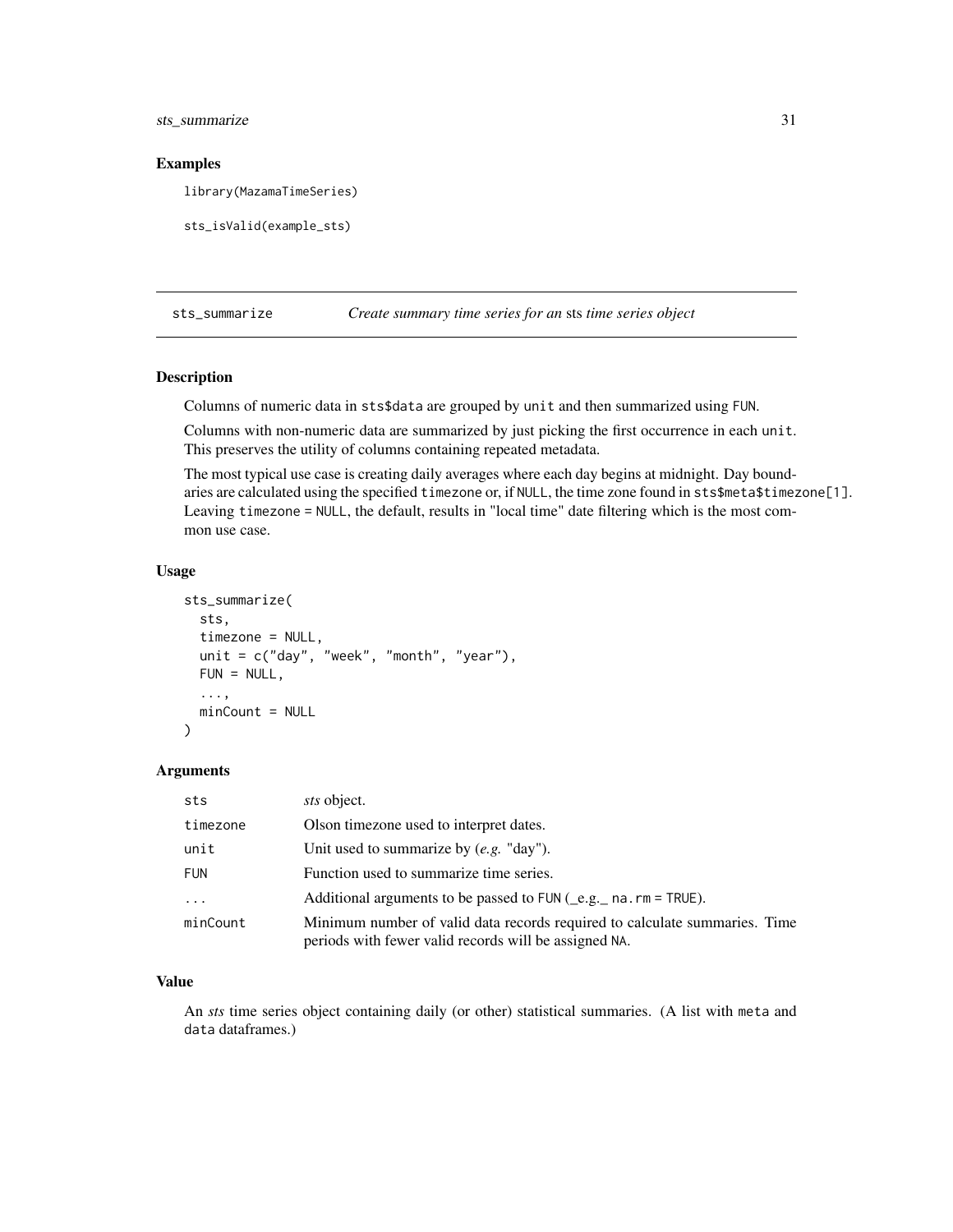<span id="page-31-0"></span>

Trims the date range of a *sts* object to local time date boundaries which are *within* the range of data. This has the effect of removing partial-day data records at the start and end of the timeseries and is useful when calculating full-day statistics.

Day boundaries are calculated using the specified timezone or, if NULL, from sts\$meta\$timezone.

# Usage

sts\_trimDate(sts = NULL, timezone = NULL)

# Arguments

| sts      | SingleTimeSeries sts object.            |
|----------|-----------------------------------------|
| timezone | Olson timezone used to interpret dates. |

# Value

A subset of the incoming *sts* time series object. (A list with meta and data dataframes.)

# Examples

```
library(MazamaTimeSeries)
```

```
UTC_week <- sts_filterDate(
  example_sts,
  startdate = 20180808,
  enddate = 20180815,
  timezone = "UTC"
\mathcal{L}
```
# UTC day boundaries head(UTC\_week\$data)

# Trim to local time day boundaries local\_week <- sts\_trimDate(UTC\_week) head(local\_week\$data)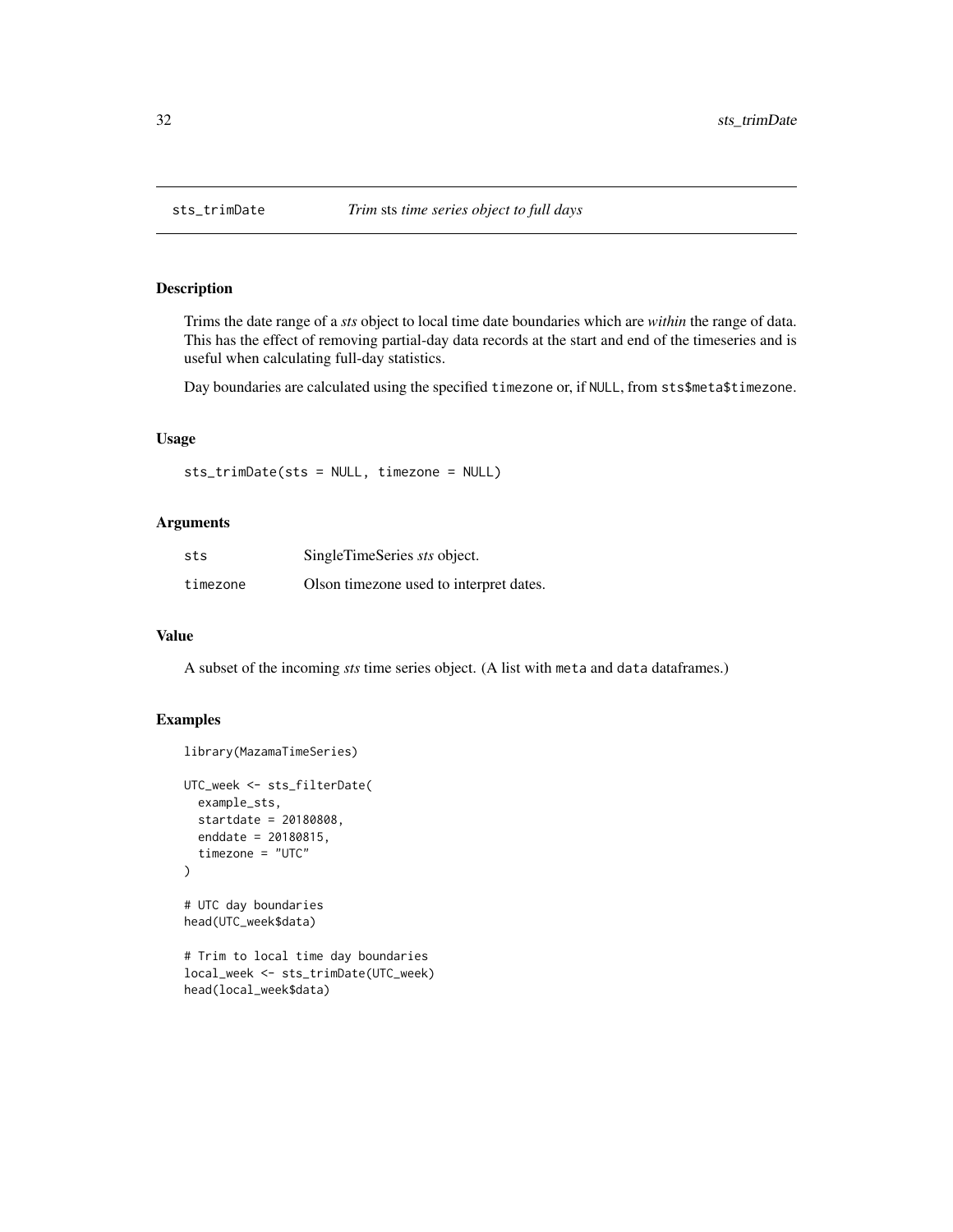<span id="page-32-0"></span>

Calculate the local time at the target location, as well as sunrise, sunset and solar noon times, and create several temporal masks.

The returned dataframe will have as many rows as the length of the incoming UTC time vector and will contain the following columns:

- localStdTime\_UTC UTC representation of local standard time
- daylightSavings logical mask = TRUE if daylight savings is in effect
- localTime local clock time
- sunrise time of sunrise on each localTime day
- sunset time of sunset on each localTime day
- solarnoon time of solar noon on each localTime day
- day logical mask = TRUE between sunrise and sunset
- morning logical mask = TRUE between sunrise and solarnoon
- afternoon logical mask = TRUE between solarnoon and sunset
- night logical mask = opposite of day

# Usage

```
timeInfo(time = NULL, longitude = NULL, latitude = NULL, timezone = NULL)
```
### Arguments

| time      | POSIXct vector with specified timezone,     |
|-----------|---------------------------------------------|
| longitude | Longitude of the location of interest.      |
| latitude  | Latitude of the location of interest.       |
| timezone  | Olson timezone at the location of interest. |

# Details

NOAA used the reference below to develop their Sunrise/Sunset

<https://gml.noaa.gov/grad/solcalc/sunrise.html> and Solar Position

<https://gml.noaa.gov/grad/solcalc/azel.html> Calculators. The algorithms include corrections for atmospheric refraction effects.

Input can consist of one location and at least one POSIXct times, or one POSIXct time and at least one location. solarDep is recycled as needed.

Do not use the daylight savings time zone string for supplying dateTime, as many OS will not be able to properly set it to standard time when needed.

The localStdTime\_UTC column in the returned dataframe is primarily for internal use and provides an important tool for creating LST daily averages and LST axis labeling.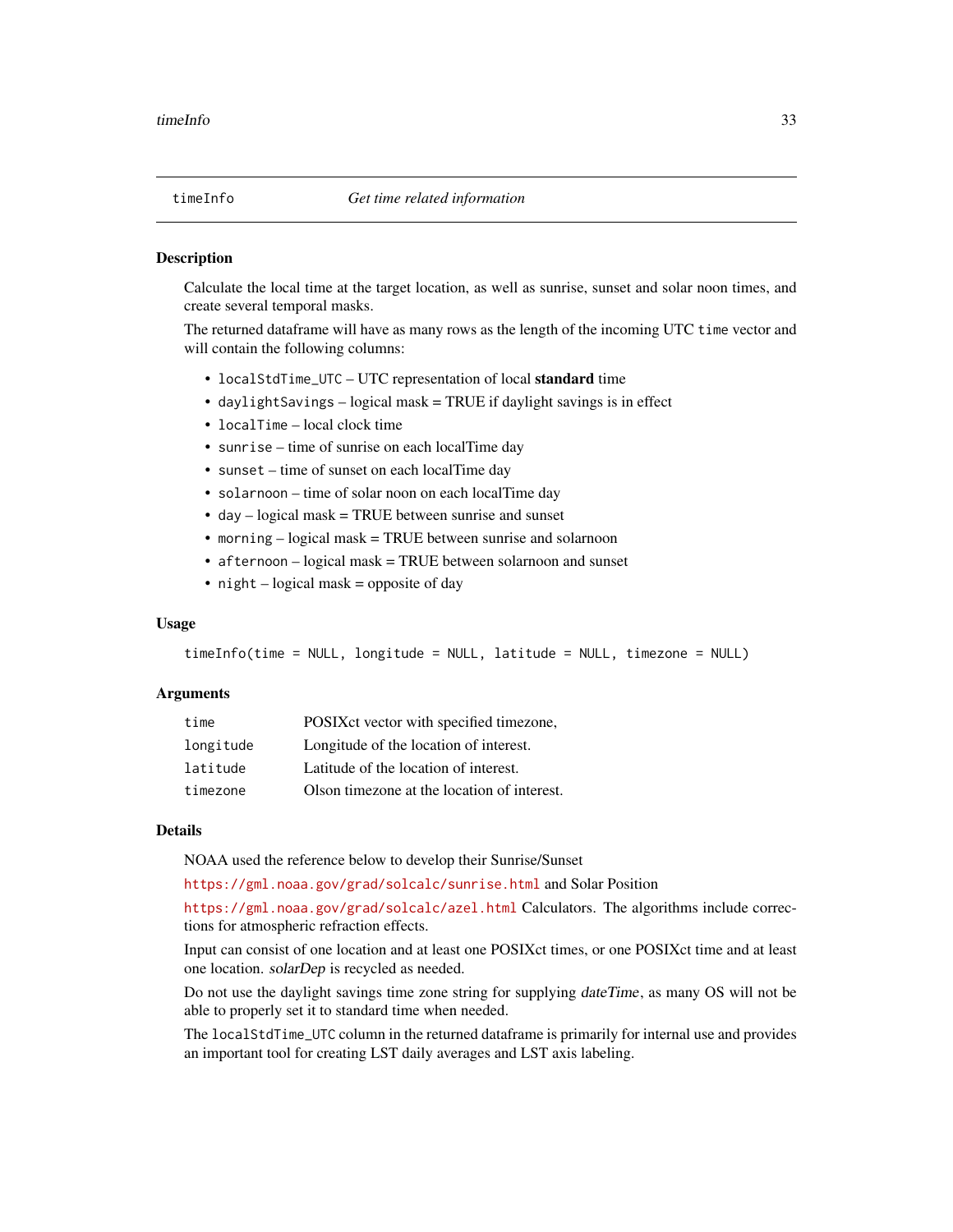#### Value

A dataframe with times and masks.

#### Attribution

Internal functions used for ephemerides calculations were copied verbatim from the [https://](https://cran.r-project.org/package=maptools) [cran.r-project.org/package=maptools](https://cran.r-project.org/package=maptools) package source code in an effort to reduce the number of package dependencies.

#### Warning

Compared to NOAA's original Javascript code, the sunrise and sunset estimates from this translation may differ by +/- 1 minute, based on tests using selected locations spanning the globe. This translation does not include calculation of prior or next sunrises/sunsets for locations above the Arctic Circle or below the Antarctic Circle.

# Local Standard Time

US EPA regulations mandate that daily averages be calculated based on "Local Standard Time" (LST) (*i.e. never shifting to daylight savings*). To ease work in a regulatory context, LST times are included in the returned dataframe.

#### References

Meeus, J. (1991) Astronomical Algorithms. Willmann-Bell, Inc.

#### Note

NOAA notes that "for latitudes greater than 72 degrees N and S, calculations are accurate to within 10 minutes. For latitudes less than +/- 72 degrees accuracy is approximately one minute."

#### Author(s)

Sebastian P. Luque <spluque@gmail.com>, translated from Greg Pelletier's <gpel461@ecy.wa.gov> VBA code (available from [https://ecology.wa.gov/Research-Data/Data-resources/Models](https://ecology.wa.gov/Research-Data/Data-resources/Models-spreadsheets/Modeling-the-environment/Models-tools-for-TMDLs)-spreadsheets/ [Modeling-the-environment/Models-tools-for-TMDLs](https://ecology.wa.gov/Research-Data/Data-resources/Models-spreadsheets/Modeling-the-environment/Models-tools-for-TMDLs)), who in turn translated it from original Javascript code by NOAA (see Details). Roger Bivand <roger.bivand@nhh.no> adapted the code to work with sp classes. Jonathan Callahan < jonathan.callahan@gmail.com> adapted the source code from the maptools package to work with MazamaTimeSeries classes.

## Examples

```
library(MazamaTimeSeries)
```

```
Carmel <-
 Carmel_Valley %>%
 mts_filterDate(20160801, 20160810)
# Create timeInfo object for this monitor
ti <- timeInfo(
```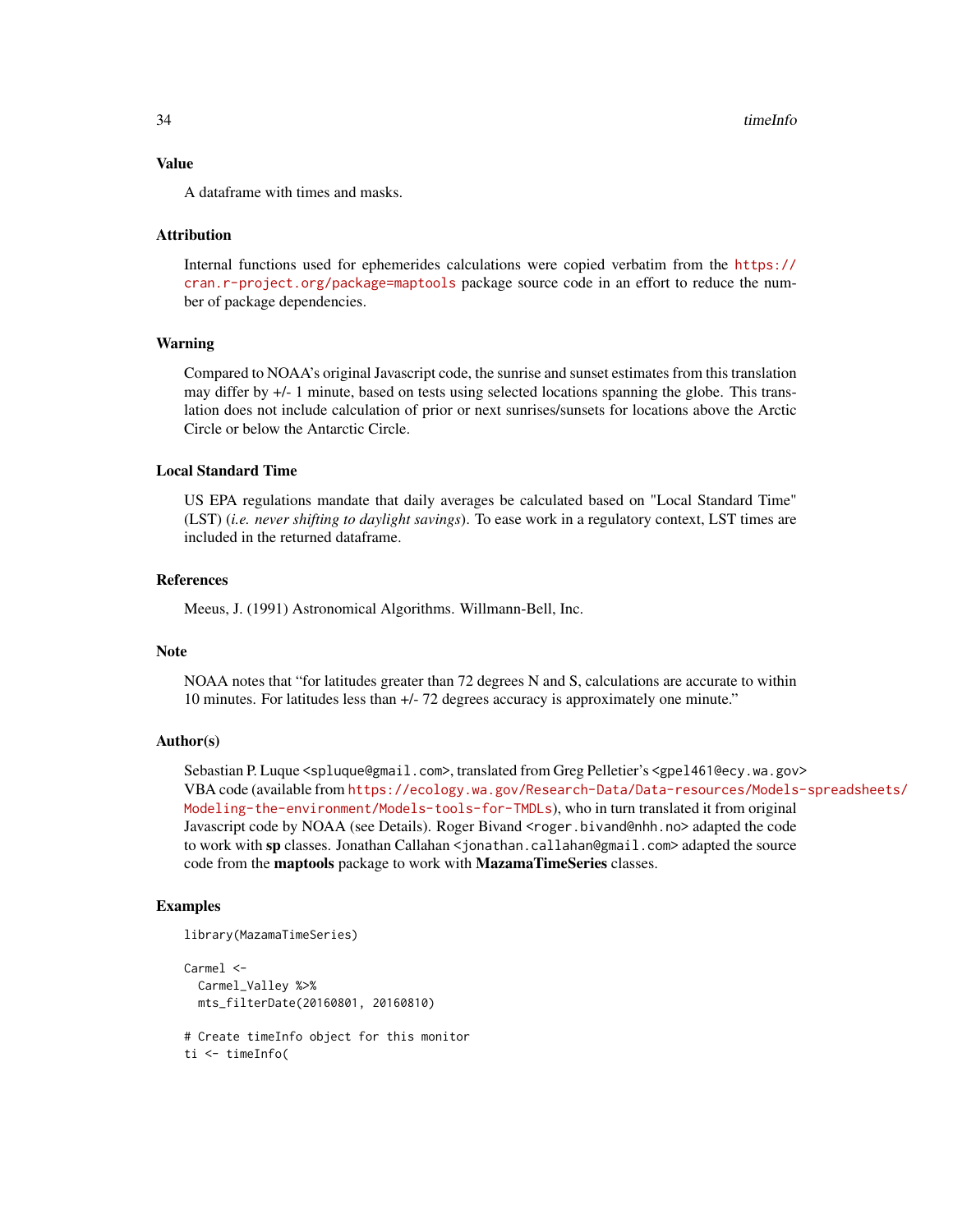#### timeInfo 35

```
Carmel$data$datetime,
  Carmel$meta$longitude,
 Carmel$meta$latitude,
 Carmel$meta$timezone
\mathcal{L}t(ti[6:9,])
# Subset the data based on day/night masks
data_day <- Carmel$data[ti$day,]
data_night <- Carmel$data[ti$night,]
# Build two monitor objects
Carmel_day <- list(meta = Carmel$meta, data = data_day)
Carmel_night <- list(meta = Carmel$meta, data = data_night)
# Plot them
plot(Carmel_day$data, pch = 8, col = 'goldenrod')
points(Carmel_night$data, pch = 16, col = 'darkblue')
```